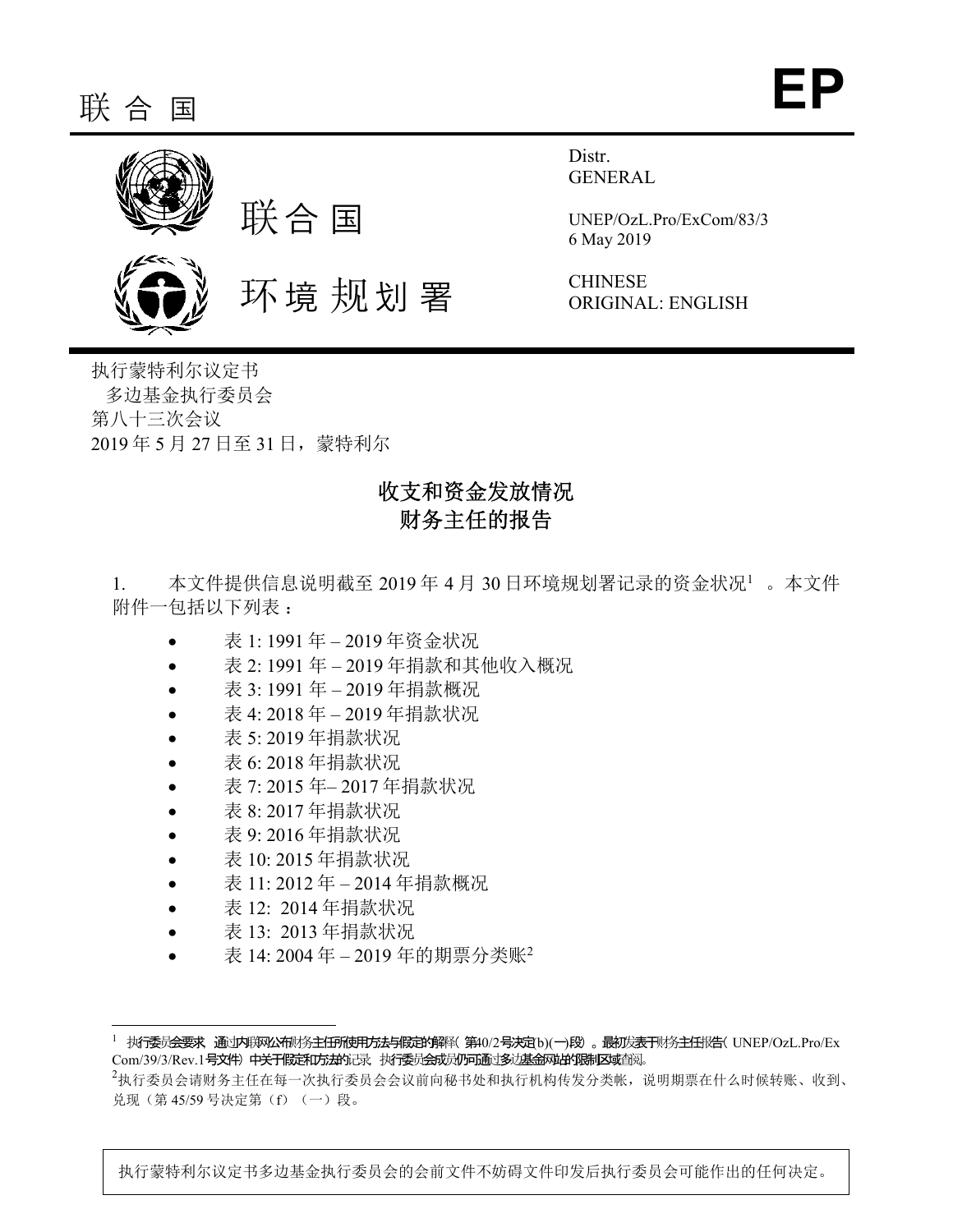### 基金状况

2. 在扣除了执行委员会第八十二次会议及以前历次会议核准的所有资金之后,资金余 额为现金 149,801,094 美元。

3. 25个成员国已全额端的缴纳了他们2019年捐款, 占2019年以捐款总额的48%和三年期认捐 的72%。<sup>3</sup>

4. 固定汇率机制<sup>4</sup> 已经更新,反映了自设立固定汇率机制以来,因该机制损失了 32,777,234 美元,这低于向第 82 次会议报告的 33,638,558 美元。

### 关于未缴捐款采取的行动

5. 2018 年 12 月和 2019 年 2 月,财务主任向所有非第 5 条缔约方发送了 2019 年向基 金捐款的发票,并在适当的情况下向未缴纳认捐款的缔约方发出提醒函5。

6. 作为第 82/1(h)号决定的后续行动, 6 主任进行了几次磋商, 包括与阿塞拜疆政府代 表在第二次全球区域间和并行的国家臭氧官员网络会议的间隙 7 进行双边讨论,考虑开始 向多边基金交款的备选办法,并提供有关该国对多边基金的摊款数额及其按照联合国分摊 比额表缴纳的义务的资料。此外,邀请相关的非第 5 条国家政府代表进行了一次电话咨 询,继续讨论此事。如有进一步的更新,将在第八十三次会议上提供。

### 建议

-

7. 执行委员会不妨:

- (a) 表示注意到本文件附件一中所载财务主任关于收支和资金发放情况的报告;
- (b) 表示赞赏地注意到阿塞拜疆政府代表同秘书处代表之间讲行的讨论, 请该国政府继续进行 内部讨论,以开始向多边基金缴纳捐款;
- (c) 敦促所有缔约方尽早向多边基金全额缴纳捐款;以及
- (d) 请主任和财务主任对一个三年期或更长时间未缴纳捐款的缔约方继续做后续 工作,并向第八十四次会议汇报。

7 2019年2 月 17-20 日,法国巴黎。

 $^3$ 根据第 41/2 号决定,将应要求,提供某些经济转型国家未缴捐款清单。

<sup>4</sup> 根据第 81/1(b)号决定, 共有13 个国家选择在 2018-2020年三年期使用固定汇率机制。

<sup>5</sup>根据第 XI/ 6 号决定第 7 段(敦促各方努力在历年中努力尽早缴纳会费)、第 XVII /41 号决定第 5 段(敦促各缔约方向 基金尽早并全额缴纳捐款)、和第 XVI /37 号决定(敦促从未向多边基金缴纳捐款或捐款数额少于其应缴数额的一些缔 约方尽早缴纳捐款)。

<sup>6</sup>请主任和财务主任继续跟进那些在一个三年期或更长时间内未缴会费的国家,并向第八十三次会议汇报。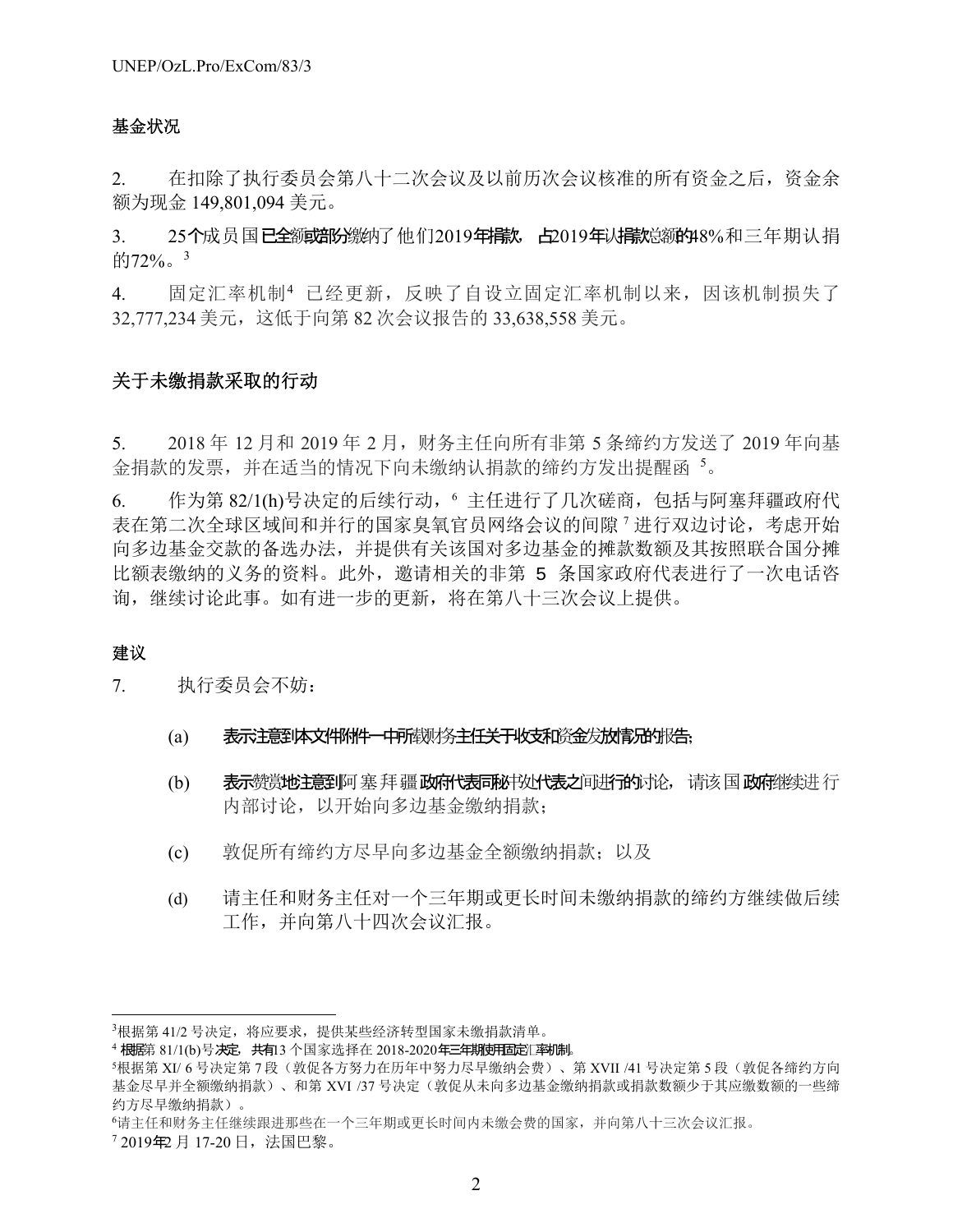# TRUST FUND FOR THE MULTILATERAL FUND FOR THE IMPLEMENTATION OF THE MONTREAL PROTOCOL

### **TABLE 1 : STATUS OF THE FUND FROM 1991-2019 (IN US DOLLARS)**

As at 30 April 2019

| <b>INCOME</b>                                              |               |
|------------------------------------------------------------|---------------|
| Contributions received:                                    |               |
| Cash payments including note encashments                   | 3,573,295,656 |
| Promissory notes held                                      |               |
| <b>Bilateral</b> cooperation<br>$\qquad \qquad$            | 173,207,269   |
| Interest earned *<br>$\overline{a}$                        | 223,712,913   |
| Additional income from loans and other sources             |               |
| Miscellaneous income                                       | 21,841,581    |
| <b>Total Income</b>                                        | 3,992,057,418 |
| <b>ALLOCATIONS** AND PROVISIONS</b>                        |               |
| <b>UNDP</b><br>932,697,114                                 |               |
| <b>UNEP</b><br>341,652,164                                 |               |
| 928, 837, 241<br><b>UNIDO</b>                              |               |
| 1,279,657,911<br><b>World Bank</b>                         |               |
|                                                            |               |
| Unspecified projects                                       |               |
| Less Adjustments                                           |               |
| Total allocations to implementing agencies                 | 3,482,844,430 |
| Secretariat and Executive Committee costs (1991-2021)      |               |
| includes provision for staff contracts into 2021           | 138,303,006   |
| Treasury fees (2003-2021)                                  | 9,556,982     |
| Monitoring and Evaluation costs (1999-2019)                | 3,762,848     |
| Technical Audit costs (1998-2010)                          | 1,699,806     |
| Information Strategy costs (2003-2004)                     |               |
| includes provision for Network maintenance costs for 2004  | 104,750       |
| <b>Bilateral</b> cooperation                               | 173, 207, 269 |
| Provision for fixed-exchange-rate mechanism's fluctuations |               |
| $losses/(gains)$ in value                                  | 32,777,234    |
| <b>Total allocations and provisions</b>                    | 3,842,256,325 |
| Cash                                                       | 149,801,094   |
| <b>Promissory Notes:</b>                                   |               |
| 2018<br>$\boldsymbol{0}$                                   |               |
| Unscheduled<br>0                                           |               |
| BALANCE AVAILABLE FOR NEW ALLOCATIONS                      | 149,801,094   |

\* Includes interest amount US \$1,182,233 earned by FECO/MEE (China).

\*\* Amounts reflect net approvals for which resources are transferred including promissory notes. The Secretariat budget reflects actual costs as per the final 2017 accounts of the Fund and approved amounts for 2018 - 2021.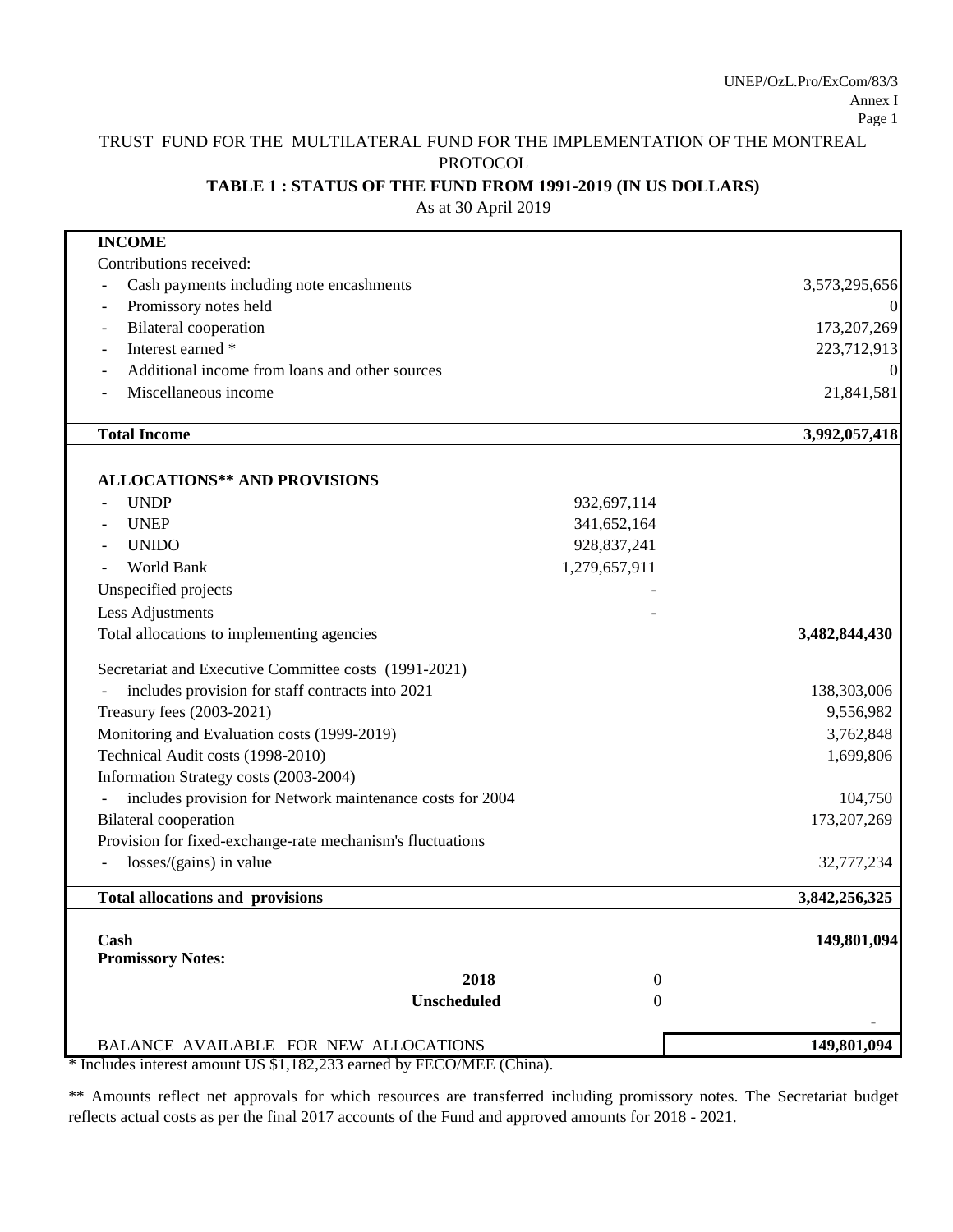|                                                                                            | As at 30 April 2019 |             |             |             |             |             |             |             |             |             |               |
|--------------------------------------------------------------------------------------------|---------------------|-------------|-------------|-------------|-------------|-------------|-------------|-------------|-------------|-------------|---------------|
| <b>Description</b>                                                                         | 1991-1993           | 1994-1996   | 1997-1999   | 2000-2002   | 2003-2005   | 2006-2008   | 2009-2011   | 2012-2014   | 2015-2017   | 2018-2019   | 1991-2019     |
| Pledged contributions                                                                      | 235,029,241         | 424,841,347 | 472,567,009 | 440,000,00  | 474,000,001 | 368,028,480 | 399,640,706 | 396,815,725 | 436,198,530 | 332,002,639 | 3,979,123,680 |
| Cash payments/received                                                                     | 206,611,034         | 381,555,255 | 418,444,981 | 407,980,375 | 418,221,079 | 340,072,964 | 377,140,516 | 375,910,017 | 414,756,434 | 232,603,000 | 3,573,295,656 |
| <b>Bilateral assistance</b>                                                                | 4,366,255           | 11,909,814  | 21,358,066  | 21,302,696  | 47,349,203  | 18,824,358  | 13,689,195  | 12,479,347  | 14,075,680  | 7,852,655   | 173, 207, 269 |
| Promissory notes                                                                           |                     |             |             |             |             | (0)         |             |             |             |             |               |
| <b>Total payments</b>                                                                      | 210,977,289         | 393,465,069 | 439,803,048 | 429,283,071 | 465,570,282 | 358,897,322 | 390,829,712 | 388,389,364 | 428,832,114 | 240,455,655 | 3,746,502,925 |
| Disputed contributions                                                                     |                     | 8,098,267   |             |             |             | 32,471,642  | 405,792     | 3,477,910   | 1,301,470   | 1,486,792   | 47,241,873    |
| Outstanding pledges                                                                        | 24,051,952          | 31,376,278  | 32,763,961  | 10,716,930  | 8,429,719   | 9,131,159   | 8,810,995   | 8,426,361   | 7,366,416   | 91,546,984  | 232,620,755   |
| Payments %age to pledges                                                                   | 89.77%              | 92.61%      | 93.07%      | 97.56%      | 98.22%      | 97.52%      | 97.80%      | 97.88%      | 98.31%      | 72.43%      | 94.15%        |
|                                                                                            |                     |             |             |             |             |             |             |             |             |             |               |
| <b>Interest earned</b>                                                                     | 5,323,644           | 28,525,733  | 44,685,516  | 53,946,601  | 19,374,449  | 43,537,814  | 10,544,631  | 6,615,053   | 8,836,637   | 2,322,835   | 223,712,913   |
|                                                                                            |                     |             |             |             |             |             |             |             |             |             |               |
| <b>Miscellaneous income</b>                                                                | 1,442,103           | 1,297,366   | 1,223,598   | 1,125,282   | 1,386,177   | 3,377,184   | 3,547,653   | 5,804,410   | 1,782,834   | 854,973     | 21,841,581    |
|                                                                                            |                     |             |             |             |             |             |             |             |             |             |               |
| <b>TOTAL INCOME</b>                                                                        | 217,743,036         | 423,288,168 | 485,712,161 | 484,354,955 | 486,330,908 | 405,812,320 | 404,921,996 | 400,808,827 | 439,451,585 | 243,633,463 | 3,992,057,418 |
| <b>Accumulated figures</b>                                                                 | 1991-1993           | 1994-1996   | 1997-1999   | 2000-2002   | 2003-2005   | 2006-2008   | 2009-2011   | 2012-2014   | 2015-2017   | 2018-2019   | 1991-2019     |
| Total pledges                                                                              | 235,029,241         | 424,841,347 | 472,567,009 | 440,000,001 | 474,000,001 | 368,028,480 | 399,640,706 | 396,815,725 | 436,198,530 | 332,002,639 | 3,979,123,680 |
| Total payments                                                                             | 210,977,289         | 393,465,069 | 439,803,048 | 429,283,07  | 465,570,282 | 358,897,322 | 390,829,712 | 388,389,364 | 428,832,114 | 240,455,655 | 3,746,502,925 |
| Payments %age to pledges                                                                   | 89.77%              | 92.61%      | 93.07%      | 97.56%      | 98.22%      | 97.52%      | 97.80%      | 97.88%      | 98.31%      | 72.43%      | 94.15%        |
| Total income                                                                               | 217,743,036         | 423,288,168 | 485,712,161 | 484,354,955 | 486,330,908 | 405,812,320 | 404,921,996 | 400,808,827 | 439,451,585 | 243,633,463 | 3,992,057,418 |
| Total outstanding contributions                                                            | 24,051,952          | 31,376,278  | 32,763,961  | 10,716,930  | 8,429,719   | 9,131,159   | 8,810,995   | 8,426,361   | 7,366,416   | 91,546,984  | 232,620,755   |
| As % to total pledges                                                                      | 10.23%              | 7.39%       | 6.93%       | 2.44%       | 1.78%       | 2.48%       | 2.20%       | 2.12%       | 1.69%       | 27.57%      | 5.85%         |
| Outstanding contributions for certain<br>Countries with Economies in<br>Transition (CEITs) | 24,051,952          | 31,376,278  | 32,763,961  | 9,811,798   | 7,511,984   | 5,940,206   | 6,211,155   | 5,000,737   | 1,115,572   | 10,694,479  | 134,478,122   |
| CEITs' outstandings % age to pledges                                                       | 10.23%              | 7.39%       | 6.93%       | 2.23%       | 1.58%       | 1.61%       | 1.55%       | 1.26%       | 0.26%       | 3.22%       | 3.38%         |

PS: CEITs are Azerbaijan, Belarus, Bulgaria, Czech Republic, Estonia, Hungary, Latvia, Lithuania, Poland, Russian Federation, Slovakia, Slovenia, Tajikistan, Ukraine and Uzbekistan, including Turkmenistan up to 2004 as per

BALANCE AVAILABLE FOR NEW ALLOCATIONS

# **TABLE 2 : 1991 - 2019 SUMMARY STATUS OF CONTRIBUTIONS AND OTHER INCOME (US\$)** TRUST FUND FOR THE MULTILATERAL FUND FOR THE IMPLEMENTATION OF THE MONTREAL PROTOCOL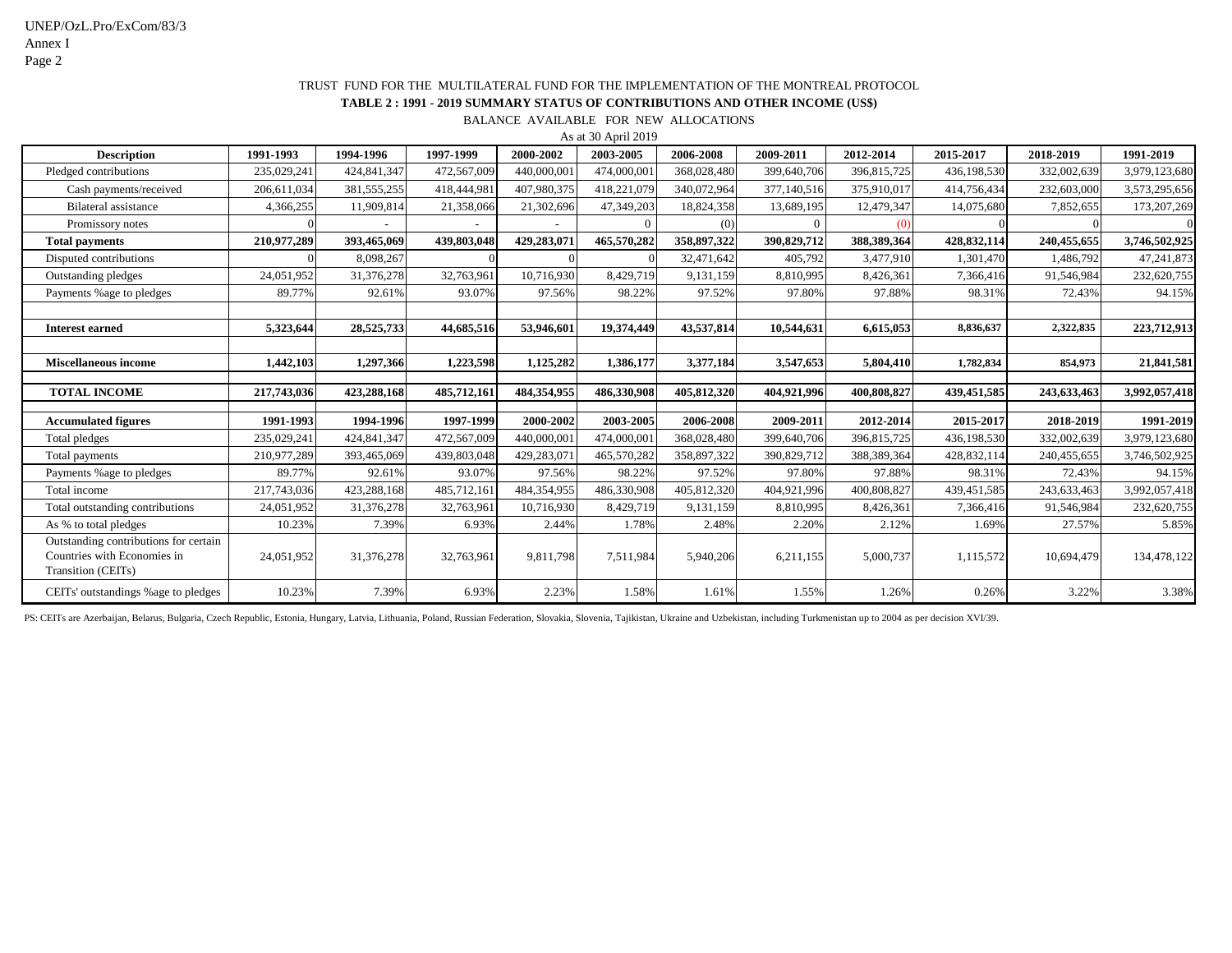|                                 |                             |                         |                             |                         |                                  | <b>Exchange (Gain)/Loss.</b> |
|---------------------------------|-----------------------------|-------------------------|-----------------------------|-------------------------|----------------------------------|------------------------------|
|                                 |                             |                         |                             |                         |                                  | $NB: Negative amount =$      |
| Party                           | <b>Agreed Contributions</b> | <b>Cash Payments</b>    | <b>Bilateral Assistance</b> | <b>Promissory Notes</b> | <b>Outstanding Contributions</b> | Gain                         |
| Andorra                         | 149,321                     | 118,987                 | $\Omega$                    |                         | 30,334                           |                              |
| Australia*                      | 88,103,431                  | 86,492,523              | 1,610,907                   | $\Omega$                |                                  | 3,263,700                    |
| Austria                         | 42,630,551                  | 42,498,761              | 131,790                     | $\Omega$                |                                  | 292,517                      |
| Azerbaijan                      | 1,515,228                   | 311,683                 |                             |                         | 1,203,545                        |                              |
| <b>Belarus</b>                  | 3,693,821                   | 403,348                 | $\Omega$                    |                         | 3,290,473                        |                              |
| Belgium                         | 52,950,715                  | 52,950,716              | $\mathcal{L}$               |                         |                                  | 2,307,848                    |
| Bulgaria                        | 1,955,477                   | 1,842,144               | $\Omega$                    | $\Omega$                | 113,333                          | $\Omega$                     |
| Canada*                         | 148,490,371                 | 131,076,467             | 10,764,533                  |                         | 6,649,371                        | $-430,222$                   |
| Croatia                         | 1,427,655                   | 1,427,655               |                             |                         |                                  | 158,056                      |
| Cyprus                          | 1,294,195                   | 1,294,195               |                             |                         |                                  | 55,419                       |
| Czech Republic                  | 13,918,475                  | 13,630,905              | 287,570                     | 0                       |                                  | 726,085<br>106,152           |
| Denmark                         | 35,158,228                  | 33,525,342              | 161,053                     | $\Omega$                | 1,471,833                        | 53,180                       |
| Estonia                         | 909,157                     | 909,157                 | $\Omega$                    | $\Omega$                |                                  | $-19,347$                    |
| Finland                         | 27,477,609                  | 25,929,284              | 399,158                     | $\Omega$                | 1,149,167                        | $-4,662,536$                 |
| France                          | 304,809,014                 | 275,400,207             | 17,276,307                  | $\Omega$                | 12,132,500                       | 8,516,141                    |
| Germany                         | 429,773,358                 | 350,810,898             | 71,518,266                  | -በ                      | 7,444,194                        | $-1,340,447$                 |
| Greece                          | 25, 245, 727                | 16,057,570              |                             |                         | 9,188,157                        | $\Omega$                     |
| <b>Holy See</b>                 | 16,166                      | 13,666                  | $\Omega$                    | $\Omega$<br>$\Omega$    | 2,500                            | $-76,259$                    |
| Hungary<br>Iceland              | 9,218,564                   | 8,766,403               | 46,494<br>$\Omega$          | $\Omega$                | 405,667                          | 51,218                       |
|                                 | 1,601,567                   | 1,543,567               | 0                           | $\Omega$                | 58,000                           | 956,817                      |
| Ireland                         | 16,173,297<br>18,095,554    | 16,173,297<br>3,824,671 | 70,453                      | $\Omega$                | 14,200,430                       | ∩                            |
| <b>Israel</b><br>Italy          | 239,926,026                 | 219,771,716             | 18,239,731                  | $\Omega$                | 1,914,579                        | 8,206,467                    |
|                                 | 734,211,641                 | 697,574,995             | 19,692,335                  |                         | 16,944,311                       | $\Omega$                     |
| Japan<br>Kazakhstan             | 1,825,183                   | 1,825,183               |                             | $\Omega$                |                                  |                              |
| Kuwait                          | 286,549                     | 286,549                 | 0                           |                         |                                  | $\Omega$                     |
| Latvia                          | 1,210,831                   | 1,210,830               | $\Omega$                    |                         |                                  | $-2,483$                     |
| Liechtenstein                   | 409,666                     | 409,666                 |                             |                         |                                  | $\Omega$                     |
| Lithuania                       | 1,875,963                   | 1,266,350               | $\Omega$                    |                         | 609,613                          | $\Omega$                     |
| Luxembourg                      | 3,759,984                   | 3,598,651               |                             |                         | 161,333                          | 15,647                       |
| Malta                           | 445,206                     | 332,205                 | 0                           |                         | 113,001                          | 15,485                       |
| Monaco                          | 326,072                     | 326,072                 |                             |                         |                                  | $-572$                       |
| Netherlands                     | 83,996,119                  | 83,996,118              |                             |                         |                                  | -0                           |
| New Zealand                     | 12,391,248                  | 11,715,914              |                             |                         | 675,333                          | 376,317                      |
| Norway                          | 35,431,675                  | 35,431,674              |                             |                         |                                  | 1,700,590                    |
| Panama                          | 16,915                      | 16,915                  |                             |                         |                                  |                              |
| Poland                          | 24,006,045                  | 23,893,045              | 113,000                     |                         |                                  | 1,129,253                    |
| Portugal                        | 20,377,691                  | 19,182,597              | 47,935                      |                         | 1,147,160                        | 158,060                      |
| Romania                         | 3,640,803                   | 3,177,136               |                             |                         | 463,667                          |                              |
| <b>Russian Federation</b>       | 143,594,402                 | 27,346,775              | 666,676                     |                         | 115,580,951                      | 6,576,265                    |
| San Marino                      | 60,231                      | 52,731                  |                             |                         | 7,500                            | 3,429                        |
| Singapore                       | 531,221                     | 459,245                 | 71,976                      |                         |                                  |                              |
| Slovak Republic                 | 4,984,236                   | 4,967,714               | 16,523                      |                         |                                  | 207,776                      |
| Slovenia                        | 2,960,610                   | 2,960,610               |                             |                         |                                  |                              |
| South Africa                    | 3,793,691                   | 3,763,691               | 30,000                      |                         |                                  |                              |
| Spain                           | 130,794,616                 | 118,194,995             | 6,442,788                   |                         | 6,156,833                        | 3,683,036                    |
| Sweden                          | 53,722,464                  | 52,148,111              | 1,574,353                   |                         |                                  | 920,904                      |
| Switzerland                     | 58,999,733                  | 54,213,502              | 1,913,230                   |                         | 2,873,001                        | $-1,748,431$                 |
| Tajikistan                      | 154,899                     | 49,086                  |                             |                         | 105,813                          |                              |
| Turkmenistan**                  | 293,245                     | 5,764                   |                             |                         | 287,481                          |                              |
| Ukraine                         | 10,780,859                  | 1,303,750               |                             |                         | 9,477,109                        |                              |
| <b>United Arab Emirates</b>     | 559,639                     | 559,639                 |                             |                         |                                  |                              |
| <b>United Kingdom</b>           | 277,689,381                 | 268,076,881             | 565,000                     | $\Omega$                | 9,047,500                        | 1,577,170                    |
| <b>United States of America</b> | 900,510,779                 | 869,987,493             | 21,567,191                  |                         | 8,956,095                        |                              |
| Uzbekistan                      | 948,574                     | 188,606                 |                             | $\Omega$                | 759,968                          |                              |
| <b>SUB-TOTAL</b>                | 3,979,123,680               | 3,573,295,656           | 173,207,269                 |                         | 232,620,755                      | 32,777,234                   |
| Disputed Contributions***       | 47,241,873                  |                         |                             | $\Omega$                | 47, 241, 873                     |                              |
| <b>TOTAL</b>                    | 4,026,365,553               | 3,573,295,656           | 173,207,269                 | $\boldsymbol{0}$        | 279,862,628                      | 32,777,234                   |

NB: (\*) The bilateral assistance recorded for Australia and Canada was adjusted following approvals at the 39<sup>th</sup> meeting and taking into consideration a reconciliation carried out by the Secretariat through the progress reports submitted to the 40<sup>th</sup> meeting to read US \$1,208,219 and US \$6,449,438 instead of US \$1,300,088 and US \$6,414,880 respectively.

(\*\*) In accordance with decisions VI/5 and XVI/39 of the meeting of the Parties to the Montreal Protocol, Turkmenistan has been reclassified as operating under Article 5 in 2004 and therefore its contribution of US \$5,764 for 2005 should be disregarded.

(\*\*\*) Amount netted off from outstanding contributions and are shown here for records only.

# TRUST FUND FOR THE MULTILATERAL FUND FOR THE IMPLEMENTATION OF THE MONTREAL PROTOCOL **TABLE 3 : 1991-2019 Summary Status of Contributions (US\$)**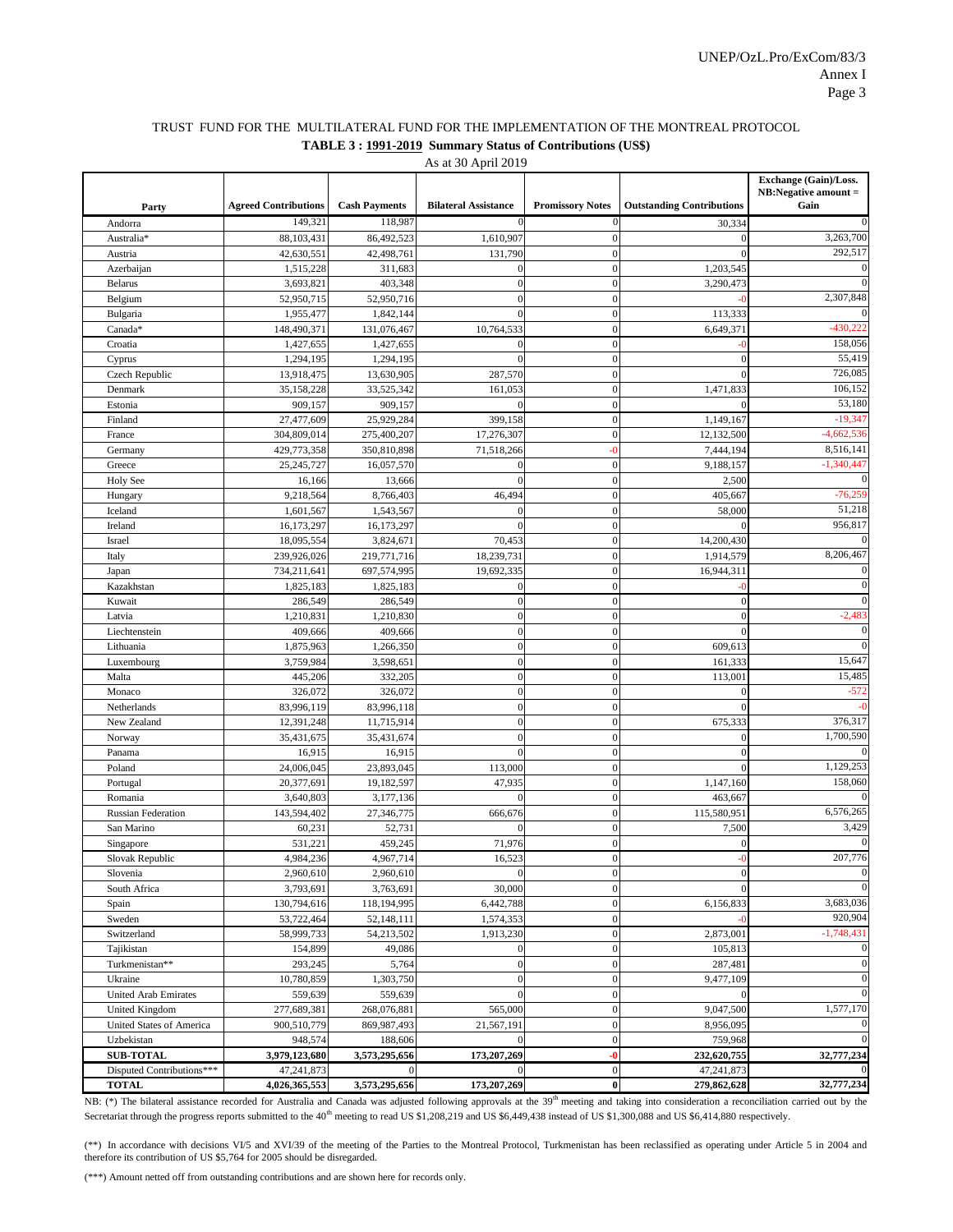### Annex I Page 4 UNEP/OzL.Pro/ExCom/83/3

| <b>Agreed Contributions</b><br><b>Cash Payments</b><br><b>Promissory Notes</b><br><b>Outstanding Contributions</b><br>Party<br><b>Bilateral Assistance</b><br>$\theta$<br>Andorra<br>30,334<br>$\boldsymbol{0}$<br>$\mathbf{0}$<br>11,779,334<br>$\boldsymbol{0}$<br>$\theta$<br>Australia<br>11,779,334<br>Austria<br>3,629,000<br>3,629,000<br>$\boldsymbol{0}$<br>$\theta$<br>302,334<br>$\boldsymbol{0}$<br>Azerbaijan<br>$\mathbf{0}$<br>$\mathbf{0}$<br>$\boldsymbol{0}$<br>Belarus<br>282,334<br>77,000<br>$\mathbf{0}$<br>$\boldsymbol{0}$<br>4,460,666<br>4,460,666<br>$\mathbf{0}$<br>Belgium<br>226,666<br>$\mathbf{0}$<br>$\mathbf{0}$<br>Bulgaria<br>113,333<br>Canada<br>14,722,666<br>7,061,333<br>1,011,962<br>$\mathbf{0}$<br>Croatia<br>499,000<br>499,000<br>$\mathbf{0}$<br>$\boldsymbol{0}$<br>216,666<br>216,666<br>$\mathbf{0}$<br>$\mathbf{0}$<br>Cyprus<br>Czech Republic<br>$\boldsymbol{0}$<br>$\mathbf{0}$<br>1,734,000<br>1,734,000<br>2,943,666<br>1,471,833<br>$\boldsymbol{0}$<br>$\mathbf{0}$<br>Denmark<br>191,666<br>191,666<br>$\mathbf{0}$<br>$\mathbf{0}$<br>Estonia<br>$\mathbf{0}$<br>Finland<br>2,298,334<br>1,149,167<br>$\mathbf{0}$<br>24,491,000<br>12,245,500<br>$\mathbf{0}$<br>France<br>113,000<br>32,202,666<br>19,626,549<br>5,072,800<br>$\mathbf{0}$<br>7,503,317<br>Germany<br>Greece<br>$\mathbf{0}$<br>2,374,000<br>2,374,000<br>$\mathbf{0}$<br>$\boldsymbol{0}$<br>5,000<br>2,500<br>$\boldsymbol{0}$<br>$\overline{0}$<br>Holy See<br>2,500<br>811.334<br>405,667<br>405,667<br>$\boldsymbol{0}$<br>$\mathbf{0}$<br>Hungary<br>$\boldsymbol{0}$<br>$\overline{0}$<br>Iceland<br>116,000<br>58,000<br>58,000<br>$\boldsymbol{0}$<br>$\overline{0}$<br>Ireland<br>1,688,666<br>1.688.666<br>2,167,334<br>$\mathbf{0}$<br>$\mathbf{0}$<br>Israel<br>$\mathbf{0}$<br>2,167,334<br>Italy<br>16,604,659<br>371,762<br>$\overline{0}$<br>18,891,000<br>1,914,579<br>47,494,951<br>$\overline{0}$<br>30,460,237<br>90,400<br>16,944,314<br>Japan<br>Kazakhstan<br>$\mathbf{0}$<br>962,666<br>962,666<br>$\boldsymbol{0}$<br>Latvia<br>252,000<br>$\boldsymbol{0}$<br>$\mathbf{0}$<br>252,000<br>$\boldsymbol{0}$<br>$\overline{0}$<br>Liechtenstein<br>35,334<br>35,334<br>Lithuania<br>246,355<br>$\boldsymbol{0}$<br>$\mathbf{0}$<br>116,645<br>363,000<br>$\boldsymbol{0}$<br>Luxembourg<br>322,666<br>$\overline{0}$<br>161,333<br>161,333<br>$\boldsymbol{0}$<br>Malta<br>80,666<br>$\theta$<br>$\mathbf{0}$<br>80,666<br>50,334<br>50,334<br>$\boldsymbol{0}$<br>$\mathbf{0}$<br>Monaco<br>7,469,666<br>7,469,666<br>$\boldsymbol{0}$<br>$\mathbf{0}$<br>Netherlands<br>675,333<br>New Zealand<br>1,350,666<br>675,333<br>$\boldsymbol{0}$<br>$\mathbf{0}$<br>$\boldsymbol{0}$<br>Norway<br>4,279,334<br>4,279,334<br>$\mathbf{0}$<br>$\boldsymbol{0}$<br>Poland<br>4,239,000<br>4,239,000<br>$\mathbf{0}$<br>1,975,666<br>$\boldsymbol{0}$<br>1,147,161<br>828,505<br>$\mathbf{0}$<br>Portugal<br>Romania<br>$\boldsymbol{0}$<br>$\boldsymbol{0}$<br>927,334<br>463,667<br>463,667<br>$\boldsymbol{0}$<br>Russian Federation<br>7,782,333<br>$\mathbf{0}$<br>7,782,333<br>15,564,666<br>$\boldsymbol{0}$<br>15,000<br>7,500<br>$\mathbf{0}$<br>7,500<br>San Marino<br>806,334<br>$\boldsymbol{0}$<br>$\boldsymbol{0}$<br>Slovak Republic<br>806,334<br>Slovenia<br>423,334<br>423,334<br>$\mathbf{0}$<br>$\mathbf{0}$<br>12,313,666<br>4,964,102<br>1,192,731<br>$\mathbf{0}$<br>6,156,833<br>Spain<br>$\overline{0}$<br>Sweden<br>4,818,666<br>4,818,666<br>$\overline{0}$<br>Switzerland<br>5,746,000<br>2,873,000<br>$\boldsymbol{0}$<br>$\boldsymbol{0}$<br>2,873,000<br>$\boldsymbol{0}$<br>$\overline{0}$<br>Tajikistan<br>20,000<br>$\mathbf{0}$<br>20,000<br>$\boldsymbol{0}$<br>519,000<br>$\boldsymbol{0}$<br>519,000<br>Ukraine<br>$\mathbf{0}$<br>$\boldsymbol{0}$<br>9,047,500<br>United Kingdom<br>22,495,000<br>13,447,500<br>$\mathbf{0}$<br>United States of America<br>73,298,024<br>$\boldsymbol{0}$<br>$\boldsymbol{0}$<br>8,956,096<br>64, 341, 928<br>$\boldsymbol{0}$<br>$\boldsymbol{0}$<br>Uzbekistan<br>116,000<br>$\mathbf{0}$<br>116,000<br><b>TOTAL</b><br>232,603,000<br>7,852,655<br>$\bf{0}$<br>332,002,639<br>91,546,984<br>Disputed Contributions(*)<br>1,486,792<br>$\boldsymbol{0}$<br>1,486,792<br>$\Omega$<br>$\theta$<br>232,603,000<br><b>TOTAL</b><br>333,489,431<br>7,852,655<br>$\bf{0}$<br>93,033,776<br>(*) Additional amount on disputed contributions relating to the United States of America. |  | $113$ at JV TypIII 2017 |  |                  |
|----------------------------------------------------------------------------------------------------------------------------------------------------------------------------------------------------------------------------------------------------------------------------------------------------------------------------------------------------------------------------------------------------------------------------------------------------------------------------------------------------------------------------------------------------------------------------------------------------------------------------------------------------------------------------------------------------------------------------------------------------------------------------------------------------------------------------------------------------------------------------------------------------------------------------------------------------------------------------------------------------------------------------------------------------------------------------------------------------------------------------------------------------------------------------------------------------------------------------------------------------------------------------------------------------------------------------------------------------------------------------------------------------------------------------------------------------------------------------------------------------------------------------------------------------------------------------------------------------------------------------------------------------------------------------------------------------------------------------------------------------------------------------------------------------------------------------------------------------------------------------------------------------------------------------------------------------------------------------------------------------------------------------------------------------------------------------------------------------------------------------------------------------------------------------------------------------------------------------------------------------------------------------------------------------------------------------------------------------------------------------------------------------------------------------------------------------------------------------------------------------------------------------------------------------------------------------------------------------------------------------------------------------------------------------------------------------------------------------------------------------------------------------------------------------------------------------------------------------------------------------------------------------------------------------------------------------------------------------------------------------------------------------------------------------------------------------------------------------------------------------------------------------------------------------------------------------------------------------------------------------------------------------------------------------------------------------------------------------------------------------------------------------------------------------------------------------------------------------------------------------------------------------------------------------------------------------------------------------------------------------------------------------------------------------------------------------------------------------------------------------------------------------------------------------------------------------------------------------------------------------------------------------------------------------------------------------------------------------------------------------------------------------------------------------------------------------------------------------------------------------------------------------------------------------------------------------------------------------------------------------------------------------------------------------------------------------------------------------------------------------------------------------------------------------------------------------------------------------------------------------------|--|-------------------------|--|------------------|
|                                                                                                                                                                                                                                                                                                                                                                                                                                                                                                                                                                                                                                                                                                                                                                                                                                                                                                                                                                                                                                                                                                                                                                                                                                                                                                                                                                                                                                                                                                                                                                                                                                                                                                                                                                                                                                                                                                                                                                                                                                                                                                                                                                                                                                                                                                                                                                                                                                                                                                                                                                                                                                                                                                                                                                                                                                                                                                                                                                                                                                                                                                                                                                                                                                                                                                                                                                                                                                                                                                                                                                                                                                                                                                                                                                                                                                                                                                                                                                                                                                                                                                                                                                                                                                                                                                                                                                                                                                                                                                          |  |                         |  |                  |
|                                                                                                                                                                                                                                                                                                                                                                                                                                                                                                                                                                                                                                                                                                                                                                                                                                                                                                                                                                                                                                                                                                                                                                                                                                                                                                                                                                                                                                                                                                                                                                                                                                                                                                                                                                                                                                                                                                                                                                                                                                                                                                                                                                                                                                                                                                                                                                                                                                                                                                                                                                                                                                                                                                                                                                                                                                                                                                                                                                                                                                                                                                                                                                                                                                                                                                                                                                                                                                                                                                                                                                                                                                                                                                                                                                                                                                                                                                                                                                                                                                                                                                                                                                                                                                                                                                                                                                                                                                                                                                          |  |                         |  | 30,334           |
|                                                                                                                                                                                                                                                                                                                                                                                                                                                                                                                                                                                                                                                                                                                                                                                                                                                                                                                                                                                                                                                                                                                                                                                                                                                                                                                                                                                                                                                                                                                                                                                                                                                                                                                                                                                                                                                                                                                                                                                                                                                                                                                                                                                                                                                                                                                                                                                                                                                                                                                                                                                                                                                                                                                                                                                                                                                                                                                                                                                                                                                                                                                                                                                                                                                                                                                                                                                                                                                                                                                                                                                                                                                                                                                                                                                                                                                                                                                                                                                                                                                                                                                                                                                                                                                                                                                                                                                                                                                                                                          |  |                         |  | $\mathbf{0}$     |
|                                                                                                                                                                                                                                                                                                                                                                                                                                                                                                                                                                                                                                                                                                                                                                                                                                                                                                                                                                                                                                                                                                                                                                                                                                                                                                                                                                                                                                                                                                                                                                                                                                                                                                                                                                                                                                                                                                                                                                                                                                                                                                                                                                                                                                                                                                                                                                                                                                                                                                                                                                                                                                                                                                                                                                                                                                                                                                                                                                                                                                                                                                                                                                                                                                                                                                                                                                                                                                                                                                                                                                                                                                                                                                                                                                                                                                                                                                                                                                                                                                                                                                                                                                                                                                                                                                                                                                                                                                                                                                          |  |                         |  | $\mathbf{0}$     |
|                                                                                                                                                                                                                                                                                                                                                                                                                                                                                                                                                                                                                                                                                                                                                                                                                                                                                                                                                                                                                                                                                                                                                                                                                                                                                                                                                                                                                                                                                                                                                                                                                                                                                                                                                                                                                                                                                                                                                                                                                                                                                                                                                                                                                                                                                                                                                                                                                                                                                                                                                                                                                                                                                                                                                                                                                                                                                                                                                                                                                                                                                                                                                                                                                                                                                                                                                                                                                                                                                                                                                                                                                                                                                                                                                                                                                                                                                                                                                                                                                                                                                                                                                                                                                                                                                                                                                                                                                                                                                                          |  |                         |  | 302,334          |
|                                                                                                                                                                                                                                                                                                                                                                                                                                                                                                                                                                                                                                                                                                                                                                                                                                                                                                                                                                                                                                                                                                                                                                                                                                                                                                                                                                                                                                                                                                                                                                                                                                                                                                                                                                                                                                                                                                                                                                                                                                                                                                                                                                                                                                                                                                                                                                                                                                                                                                                                                                                                                                                                                                                                                                                                                                                                                                                                                                                                                                                                                                                                                                                                                                                                                                                                                                                                                                                                                                                                                                                                                                                                                                                                                                                                                                                                                                                                                                                                                                                                                                                                                                                                                                                                                                                                                                                                                                                                                                          |  |                         |  | 205,334          |
|                                                                                                                                                                                                                                                                                                                                                                                                                                                                                                                                                                                                                                                                                                                                                                                                                                                                                                                                                                                                                                                                                                                                                                                                                                                                                                                                                                                                                                                                                                                                                                                                                                                                                                                                                                                                                                                                                                                                                                                                                                                                                                                                                                                                                                                                                                                                                                                                                                                                                                                                                                                                                                                                                                                                                                                                                                                                                                                                                                                                                                                                                                                                                                                                                                                                                                                                                                                                                                                                                                                                                                                                                                                                                                                                                                                                                                                                                                                                                                                                                                                                                                                                                                                                                                                                                                                                                                                                                                                                                                          |  |                         |  | $\mathbf{0}$     |
|                                                                                                                                                                                                                                                                                                                                                                                                                                                                                                                                                                                                                                                                                                                                                                                                                                                                                                                                                                                                                                                                                                                                                                                                                                                                                                                                                                                                                                                                                                                                                                                                                                                                                                                                                                                                                                                                                                                                                                                                                                                                                                                                                                                                                                                                                                                                                                                                                                                                                                                                                                                                                                                                                                                                                                                                                                                                                                                                                                                                                                                                                                                                                                                                                                                                                                                                                                                                                                                                                                                                                                                                                                                                                                                                                                                                                                                                                                                                                                                                                                                                                                                                                                                                                                                                                                                                                                                                                                                                                                          |  |                         |  | 113,333          |
|                                                                                                                                                                                                                                                                                                                                                                                                                                                                                                                                                                                                                                                                                                                                                                                                                                                                                                                                                                                                                                                                                                                                                                                                                                                                                                                                                                                                                                                                                                                                                                                                                                                                                                                                                                                                                                                                                                                                                                                                                                                                                                                                                                                                                                                                                                                                                                                                                                                                                                                                                                                                                                                                                                                                                                                                                                                                                                                                                                                                                                                                                                                                                                                                                                                                                                                                                                                                                                                                                                                                                                                                                                                                                                                                                                                                                                                                                                                                                                                                                                                                                                                                                                                                                                                                                                                                                                                                                                                                                                          |  |                         |  | 6,649,371        |
|                                                                                                                                                                                                                                                                                                                                                                                                                                                                                                                                                                                                                                                                                                                                                                                                                                                                                                                                                                                                                                                                                                                                                                                                                                                                                                                                                                                                                                                                                                                                                                                                                                                                                                                                                                                                                                                                                                                                                                                                                                                                                                                                                                                                                                                                                                                                                                                                                                                                                                                                                                                                                                                                                                                                                                                                                                                                                                                                                                                                                                                                                                                                                                                                                                                                                                                                                                                                                                                                                                                                                                                                                                                                                                                                                                                                                                                                                                                                                                                                                                                                                                                                                                                                                                                                                                                                                                                                                                                                                                          |  |                         |  | $\boldsymbol{0}$ |
|                                                                                                                                                                                                                                                                                                                                                                                                                                                                                                                                                                                                                                                                                                                                                                                                                                                                                                                                                                                                                                                                                                                                                                                                                                                                                                                                                                                                                                                                                                                                                                                                                                                                                                                                                                                                                                                                                                                                                                                                                                                                                                                                                                                                                                                                                                                                                                                                                                                                                                                                                                                                                                                                                                                                                                                                                                                                                                                                                                                                                                                                                                                                                                                                                                                                                                                                                                                                                                                                                                                                                                                                                                                                                                                                                                                                                                                                                                                                                                                                                                                                                                                                                                                                                                                                                                                                                                                                                                                                                                          |  |                         |  | $\mathbf{0}$     |
|                                                                                                                                                                                                                                                                                                                                                                                                                                                                                                                                                                                                                                                                                                                                                                                                                                                                                                                                                                                                                                                                                                                                                                                                                                                                                                                                                                                                                                                                                                                                                                                                                                                                                                                                                                                                                                                                                                                                                                                                                                                                                                                                                                                                                                                                                                                                                                                                                                                                                                                                                                                                                                                                                                                                                                                                                                                                                                                                                                                                                                                                                                                                                                                                                                                                                                                                                                                                                                                                                                                                                                                                                                                                                                                                                                                                                                                                                                                                                                                                                                                                                                                                                                                                                                                                                                                                                                                                                                                                                                          |  |                         |  | $\mathbf{0}$     |
|                                                                                                                                                                                                                                                                                                                                                                                                                                                                                                                                                                                                                                                                                                                                                                                                                                                                                                                                                                                                                                                                                                                                                                                                                                                                                                                                                                                                                                                                                                                                                                                                                                                                                                                                                                                                                                                                                                                                                                                                                                                                                                                                                                                                                                                                                                                                                                                                                                                                                                                                                                                                                                                                                                                                                                                                                                                                                                                                                                                                                                                                                                                                                                                                                                                                                                                                                                                                                                                                                                                                                                                                                                                                                                                                                                                                                                                                                                                                                                                                                                                                                                                                                                                                                                                                                                                                                                                                                                                                                                          |  |                         |  | 1,471,833        |
|                                                                                                                                                                                                                                                                                                                                                                                                                                                                                                                                                                                                                                                                                                                                                                                                                                                                                                                                                                                                                                                                                                                                                                                                                                                                                                                                                                                                                                                                                                                                                                                                                                                                                                                                                                                                                                                                                                                                                                                                                                                                                                                                                                                                                                                                                                                                                                                                                                                                                                                                                                                                                                                                                                                                                                                                                                                                                                                                                                                                                                                                                                                                                                                                                                                                                                                                                                                                                                                                                                                                                                                                                                                                                                                                                                                                                                                                                                                                                                                                                                                                                                                                                                                                                                                                                                                                                                                                                                                                                                          |  |                         |  | $\mathbf{0}$     |
|                                                                                                                                                                                                                                                                                                                                                                                                                                                                                                                                                                                                                                                                                                                                                                                                                                                                                                                                                                                                                                                                                                                                                                                                                                                                                                                                                                                                                                                                                                                                                                                                                                                                                                                                                                                                                                                                                                                                                                                                                                                                                                                                                                                                                                                                                                                                                                                                                                                                                                                                                                                                                                                                                                                                                                                                                                                                                                                                                                                                                                                                                                                                                                                                                                                                                                                                                                                                                                                                                                                                                                                                                                                                                                                                                                                                                                                                                                                                                                                                                                                                                                                                                                                                                                                                                                                                                                                                                                                                                                          |  |                         |  | 1,149,167        |
|                                                                                                                                                                                                                                                                                                                                                                                                                                                                                                                                                                                                                                                                                                                                                                                                                                                                                                                                                                                                                                                                                                                                                                                                                                                                                                                                                                                                                                                                                                                                                                                                                                                                                                                                                                                                                                                                                                                                                                                                                                                                                                                                                                                                                                                                                                                                                                                                                                                                                                                                                                                                                                                                                                                                                                                                                                                                                                                                                                                                                                                                                                                                                                                                                                                                                                                                                                                                                                                                                                                                                                                                                                                                                                                                                                                                                                                                                                                                                                                                                                                                                                                                                                                                                                                                                                                                                                                                                                                                                                          |  |                         |  | 12,132,500       |
|                                                                                                                                                                                                                                                                                                                                                                                                                                                                                                                                                                                                                                                                                                                                                                                                                                                                                                                                                                                                                                                                                                                                                                                                                                                                                                                                                                                                                                                                                                                                                                                                                                                                                                                                                                                                                                                                                                                                                                                                                                                                                                                                                                                                                                                                                                                                                                                                                                                                                                                                                                                                                                                                                                                                                                                                                                                                                                                                                                                                                                                                                                                                                                                                                                                                                                                                                                                                                                                                                                                                                                                                                                                                                                                                                                                                                                                                                                                                                                                                                                                                                                                                                                                                                                                                                                                                                                                                                                                                                                          |  |                         |  |                  |
|                                                                                                                                                                                                                                                                                                                                                                                                                                                                                                                                                                                                                                                                                                                                                                                                                                                                                                                                                                                                                                                                                                                                                                                                                                                                                                                                                                                                                                                                                                                                                                                                                                                                                                                                                                                                                                                                                                                                                                                                                                                                                                                                                                                                                                                                                                                                                                                                                                                                                                                                                                                                                                                                                                                                                                                                                                                                                                                                                                                                                                                                                                                                                                                                                                                                                                                                                                                                                                                                                                                                                                                                                                                                                                                                                                                                                                                                                                                                                                                                                                                                                                                                                                                                                                                                                                                                                                                                                                                                                                          |  |                         |  |                  |
|                                                                                                                                                                                                                                                                                                                                                                                                                                                                                                                                                                                                                                                                                                                                                                                                                                                                                                                                                                                                                                                                                                                                                                                                                                                                                                                                                                                                                                                                                                                                                                                                                                                                                                                                                                                                                                                                                                                                                                                                                                                                                                                                                                                                                                                                                                                                                                                                                                                                                                                                                                                                                                                                                                                                                                                                                                                                                                                                                                                                                                                                                                                                                                                                                                                                                                                                                                                                                                                                                                                                                                                                                                                                                                                                                                                                                                                                                                                                                                                                                                                                                                                                                                                                                                                                                                                                                                                                                                                                                                          |  |                         |  |                  |
|                                                                                                                                                                                                                                                                                                                                                                                                                                                                                                                                                                                                                                                                                                                                                                                                                                                                                                                                                                                                                                                                                                                                                                                                                                                                                                                                                                                                                                                                                                                                                                                                                                                                                                                                                                                                                                                                                                                                                                                                                                                                                                                                                                                                                                                                                                                                                                                                                                                                                                                                                                                                                                                                                                                                                                                                                                                                                                                                                                                                                                                                                                                                                                                                                                                                                                                                                                                                                                                                                                                                                                                                                                                                                                                                                                                                                                                                                                                                                                                                                                                                                                                                                                                                                                                                                                                                                                                                                                                                                                          |  |                         |  |                  |
|                                                                                                                                                                                                                                                                                                                                                                                                                                                                                                                                                                                                                                                                                                                                                                                                                                                                                                                                                                                                                                                                                                                                                                                                                                                                                                                                                                                                                                                                                                                                                                                                                                                                                                                                                                                                                                                                                                                                                                                                                                                                                                                                                                                                                                                                                                                                                                                                                                                                                                                                                                                                                                                                                                                                                                                                                                                                                                                                                                                                                                                                                                                                                                                                                                                                                                                                                                                                                                                                                                                                                                                                                                                                                                                                                                                                                                                                                                                                                                                                                                                                                                                                                                                                                                                                                                                                                                                                                                                                                                          |  |                         |  |                  |
|                                                                                                                                                                                                                                                                                                                                                                                                                                                                                                                                                                                                                                                                                                                                                                                                                                                                                                                                                                                                                                                                                                                                                                                                                                                                                                                                                                                                                                                                                                                                                                                                                                                                                                                                                                                                                                                                                                                                                                                                                                                                                                                                                                                                                                                                                                                                                                                                                                                                                                                                                                                                                                                                                                                                                                                                                                                                                                                                                                                                                                                                                                                                                                                                                                                                                                                                                                                                                                                                                                                                                                                                                                                                                                                                                                                                                                                                                                                                                                                                                                                                                                                                                                                                                                                                                                                                                                                                                                                                                                          |  |                         |  | $\mathbf{0}$     |
|                                                                                                                                                                                                                                                                                                                                                                                                                                                                                                                                                                                                                                                                                                                                                                                                                                                                                                                                                                                                                                                                                                                                                                                                                                                                                                                                                                                                                                                                                                                                                                                                                                                                                                                                                                                                                                                                                                                                                                                                                                                                                                                                                                                                                                                                                                                                                                                                                                                                                                                                                                                                                                                                                                                                                                                                                                                                                                                                                                                                                                                                                                                                                                                                                                                                                                                                                                                                                                                                                                                                                                                                                                                                                                                                                                                                                                                                                                                                                                                                                                                                                                                                                                                                                                                                                                                                                                                                                                                                                                          |  |                         |  |                  |
|                                                                                                                                                                                                                                                                                                                                                                                                                                                                                                                                                                                                                                                                                                                                                                                                                                                                                                                                                                                                                                                                                                                                                                                                                                                                                                                                                                                                                                                                                                                                                                                                                                                                                                                                                                                                                                                                                                                                                                                                                                                                                                                                                                                                                                                                                                                                                                                                                                                                                                                                                                                                                                                                                                                                                                                                                                                                                                                                                                                                                                                                                                                                                                                                                                                                                                                                                                                                                                                                                                                                                                                                                                                                                                                                                                                                                                                                                                                                                                                                                                                                                                                                                                                                                                                                                                                                                                                                                                                                                                          |  |                         |  |                  |
|                                                                                                                                                                                                                                                                                                                                                                                                                                                                                                                                                                                                                                                                                                                                                                                                                                                                                                                                                                                                                                                                                                                                                                                                                                                                                                                                                                                                                                                                                                                                                                                                                                                                                                                                                                                                                                                                                                                                                                                                                                                                                                                                                                                                                                                                                                                                                                                                                                                                                                                                                                                                                                                                                                                                                                                                                                                                                                                                                                                                                                                                                                                                                                                                                                                                                                                                                                                                                                                                                                                                                                                                                                                                                                                                                                                                                                                                                                                                                                                                                                                                                                                                                                                                                                                                                                                                                                                                                                                                                                          |  |                         |  |                  |
|                                                                                                                                                                                                                                                                                                                                                                                                                                                                                                                                                                                                                                                                                                                                                                                                                                                                                                                                                                                                                                                                                                                                                                                                                                                                                                                                                                                                                                                                                                                                                                                                                                                                                                                                                                                                                                                                                                                                                                                                                                                                                                                                                                                                                                                                                                                                                                                                                                                                                                                                                                                                                                                                                                                                                                                                                                                                                                                                                                                                                                                                                                                                                                                                                                                                                                                                                                                                                                                                                                                                                                                                                                                                                                                                                                                                                                                                                                                                                                                                                                                                                                                                                                                                                                                                                                                                                                                                                                                                                                          |  |                         |  | $\mathbf{0}$     |
|                                                                                                                                                                                                                                                                                                                                                                                                                                                                                                                                                                                                                                                                                                                                                                                                                                                                                                                                                                                                                                                                                                                                                                                                                                                                                                                                                                                                                                                                                                                                                                                                                                                                                                                                                                                                                                                                                                                                                                                                                                                                                                                                                                                                                                                                                                                                                                                                                                                                                                                                                                                                                                                                                                                                                                                                                                                                                                                                                                                                                                                                                                                                                                                                                                                                                                                                                                                                                                                                                                                                                                                                                                                                                                                                                                                                                                                                                                                                                                                                                                                                                                                                                                                                                                                                                                                                                                                                                                                                                                          |  |                         |  | $\mathbf{0}$     |
|                                                                                                                                                                                                                                                                                                                                                                                                                                                                                                                                                                                                                                                                                                                                                                                                                                                                                                                                                                                                                                                                                                                                                                                                                                                                                                                                                                                                                                                                                                                                                                                                                                                                                                                                                                                                                                                                                                                                                                                                                                                                                                                                                                                                                                                                                                                                                                                                                                                                                                                                                                                                                                                                                                                                                                                                                                                                                                                                                                                                                                                                                                                                                                                                                                                                                                                                                                                                                                                                                                                                                                                                                                                                                                                                                                                                                                                                                                                                                                                                                                                                                                                                                                                                                                                                                                                                                                                                                                                                                                          |  |                         |  | $\boldsymbol{0}$ |
|                                                                                                                                                                                                                                                                                                                                                                                                                                                                                                                                                                                                                                                                                                                                                                                                                                                                                                                                                                                                                                                                                                                                                                                                                                                                                                                                                                                                                                                                                                                                                                                                                                                                                                                                                                                                                                                                                                                                                                                                                                                                                                                                                                                                                                                                                                                                                                                                                                                                                                                                                                                                                                                                                                                                                                                                                                                                                                                                                                                                                                                                                                                                                                                                                                                                                                                                                                                                                                                                                                                                                                                                                                                                                                                                                                                                                                                                                                                                                                                                                                                                                                                                                                                                                                                                                                                                                                                                                                                                                                          |  |                         |  |                  |
|                                                                                                                                                                                                                                                                                                                                                                                                                                                                                                                                                                                                                                                                                                                                                                                                                                                                                                                                                                                                                                                                                                                                                                                                                                                                                                                                                                                                                                                                                                                                                                                                                                                                                                                                                                                                                                                                                                                                                                                                                                                                                                                                                                                                                                                                                                                                                                                                                                                                                                                                                                                                                                                                                                                                                                                                                                                                                                                                                                                                                                                                                                                                                                                                                                                                                                                                                                                                                                                                                                                                                                                                                                                                                                                                                                                                                                                                                                                                                                                                                                                                                                                                                                                                                                                                                                                                                                                                                                                                                                          |  |                         |  |                  |
|                                                                                                                                                                                                                                                                                                                                                                                                                                                                                                                                                                                                                                                                                                                                                                                                                                                                                                                                                                                                                                                                                                                                                                                                                                                                                                                                                                                                                                                                                                                                                                                                                                                                                                                                                                                                                                                                                                                                                                                                                                                                                                                                                                                                                                                                                                                                                                                                                                                                                                                                                                                                                                                                                                                                                                                                                                                                                                                                                                                                                                                                                                                                                                                                                                                                                                                                                                                                                                                                                                                                                                                                                                                                                                                                                                                                                                                                                                                                                                                                                                                                                                                                                                                                                                                                                                                                                                                                                                                                                                          |  |                         |  |                  |
|                                                                                                                                                                                                                                                                                                                                                                                                                                                                                                                                                                                                                                                                                                                                                                                                                                                                                                                                                                                                                                                                                                                                                                                                                                                                                                                                                                                                                                                                                                                                                                                                                                                                                                                                                                                                                                                                                                                                                                                                                                                                                                                                                                                                                                                                                                                                                                                                                                                                                                                                                                                                                                                                                                                                                                                                                                                                                                                                                                                                                                                                                                                                                                                                                                                                                                                                                                                                                                                                                                                                                                                                                                                                                                                                                                                                                                                                                                                                                                                                                                                                                                                                                                                                                                                                                                                                                                                                                                                                                                          |  |                         |  | $\bf{0}$         |
|                                                                                                                                                                                                                                                                                                                                                                                                                                                                                                                                                                                                                                                                                                                                                                                                                                                                                                                                                                                                                                                                                                                                                                                                                                                                                                                                                                                                                                                                                                                                                                                                                                                                                                                                                                                                                                                                                                                                                                                                                                                                                                                                                                                                                                                                                                                                                                                                                                                                                                                                                                                                                                                                                                                                                                                                                                                                                                                                                                                                                                                                                                                                                                                                                                                                                                                                                                                                                                                                                                                                                                                                                                                                                                                                                                                                                                                                                                                                                                                                                                                                                                                                                                                                                                                                                                                                                                                                                                                                                                          |  |                         |  | $\mathbf{0}$     |
|                                                                                                                                                                                                                                                                                                                                                                                                                                                                                                                                                                                                                                                                                                                                                                                                                                                                                                                                                                                                                                                                                                                                                                                                                                                                                                                                                                                                                                                                                                                                                                                                                                                                                                                                                                                                                                                                                                                                                                                                                                                                                                                                                                                                                                                                                                                                                                                                                                                                                                                                                                                                                                                                                                                                                                                                                                                                                                                                                                                                                                                                                                                                                                                                                                                                                                                                                                                                                                                                                                                                                                                                                                                                                                                                                                                                                                                                                                                                                                                                                                                                                                                                                                                                                                                                                                                                                                                                                                                                                                          |  |                         |  |                  |
|                                                                                                                                                                                                                                                                                                                                                                                                                                                                                                                                                                                                                                                                                                                                                                                                                                                                                                                                                                                                                                                                                                                                                                                                                                                                                                                                                                                                                                                                                                                                                                                                                                                                                                                                                                                                                                                                                                                                                                                                                                                                                                                                                                                                                                                                                                                                                                                                                                                                                                                                                                                                                                                                                                                                                                                                                                                                                                                                                                                                                                                                                                                                                                                                                                                                                                                                                                                                                                                                                                                                                                                                                                                                                                                                                                                                                                                                                                                                                                                                                                                                                                                                                                                                                                                                                                                                                                                                                                                                                                          |  |                         |  | $\mathbf{0}$     |
|                                                                                                                                                                                                                                                                                                                                                                                                                                                                                                                                                                                                                                                                                                                                                                                                                                                                                                                                                                                                                                                                                                                                                                                                                                                                                                                                                                                                                                                                                                                                                                                                                                                                                                                                                                                                                                                                                                                                                                                                                                                                                                                                                                                                                                                                                                                                                                                                                                                                                                                                                                                                                                                                                                                                                                                                                                                                                                                                                                                                                                                                                                                                                                                                                                                                                                                                                                                                                                                                                                                                                                                                                                                                                                                                                                                                                                                                                                                                                                                                                                                                                                                                                                                                                                                                                                                                                                                                                                                                                                          |  |                         |  | $\theta$         |
|                                                                                                                                                                                                                                                                                                                                                                                                                                                                                                                                                                                                                                                                                                                                                                                                                                                                                                                                                                                                                                                                                                                                                                                                                                                                                                                                                                                                                                                                                                                                                                                                                                                                                                                                                                                                                                                                                                                                                                                                                                                                                                                                                                                                                                                                                                                                                                                                                                                                                                                                                                                                                                                                                                                                                                                                                                                                                                                                                                                                                                                                                                                                                                                                                                                                                                                                                                                                                                                                                                                                                                                                                                                                                                                                                                                                                                                                                                                                                                                                                                                                                                                                                                                                                                                                                                                                                                                                                                                                                                          |  |                         |  |                  |
|                                                                                                                                                                                                                                                                                                                                                                                                                                                                                                                                                                                                                                                                                                                                                                                                                                                                                                                                                                                                                                                                                                                                                                                                                                                                                                                                                                                                                                                                                                                                                                                                                                                                                                                                                                                                                                                                                                                                                                                                                                                                                                                                                                                                                                                                                                                                                                                                                                                                                                                                                                                                                                                                                                                                                                                                                                                                                                                                                                                                                                                                                                                                                                                                                                                                                                                                                                                                                                                                                                                                                                                                                                                                                                                                                                                                                                                                                                                                                                                                                                                                                                                                                                                                                                                                                                                                                                                                                                                                                                          |  |                         |  |                  |
|                                                                                                                                                                                                                                                                                                                                                                                                                                                                                                                                                                                                                                                                                                                                                                                                                                                                                                                                                                                                                                                                                                                                                                                                                                                                                                                                                                                                                                                                                                                                                                                                                                                                                                                                                                                                                                                                                                                                                                                                                                                                                                                                                                                                                                                                                                                                                                                                                                                                                                                                                                                                                                                                                                                                                                                                                                                                                                                                                                                                                                                                                                                                                                                                                                                                                                                                                                                                                                                                                                                                                                                                                                                                                                                                                                                                                                                                                                                                                                                                                                                                                                                                                                                                                                                                                                                                                                                                                                                                                                          |  |                         |  |                  |
|                                                                                                                                                                                                                                                                                                                                                                                                                                                                                                                                                                                                                                                                                                                                                                                                                                                                                                                                                                                                                                                                                                                                                                                                                                                                                                                                                                                                                                                                                                                                                                                                                                                                                                                                                                                                                                                                                                                                                                                                                                                                                                                                                                                                                                                                                                                                                                                                                                                                                                                                                                                                                                                                                                                                                                                                                                                                                                                                                                                                                                                                                                                                                                                                                                                                                                                                                                                                                                                                                                                                                                                                                                                                                                                                                                                                                                                                                                                                                                                                                                                                                                                                                                                                                                                                                                                                                                                                                                                                                                          |  |                         |  |                  |
|                                                                                                                                                                                                                                                                                                                                                                                                                                                                                                                                                                                                                                                                                                                                                                                                                                                                                                                                                                                                                                                                                                                                                                                                                                                                                                                                                                                                                                                                                                                                                                                                                                                                                                                                                                                                                                                                                                                                                                                                                                                                                                                                                                                                                                                                                                                                                                                                                                                                                                                                                                                                                                                                                                                                                                                                                                                                                                                                                                                                                                                                                                                                                                                                                                                                                                                                                                                                                                                                                                                                                                                                                                                                                                                                                                                                                                                                                                                                                                                                                                                                                                                                                                                                                                                                                                                                                                                                                                                                                                          |  |                         |  | $\mathbf{0}$     |
|                                                                                                                                                                                                                                                                                                                                                                                                                                                                                                                                                                                                                                                                                                                                                                                                                                                                                                                                                                                                                                                                                                                                                                                                                                                                                                                                                                                                                                                                                                                                                                                                                                                                                                                                                                                                                                                                                                                                                                                                                                                                                                                                                                                                                                                                                                                                                                                                                                                                                                                                                                                                                                                                                                                                                                                                                                                                                                                                                                                                                                                                                                                                                                                                                                                                                                                                                                                                                                                                                                                                                                                                                                                                                                                                                                                                                                                                                                                                                                                                                                                                                                                                                                                                                                                                                                                                                                                                                                                                                                          |  |                         |  | $\mathbf{0}$     |
|                                                                                                                                                                                                                                                                                                                                                                                                                                                                                                                                                                                                                                                                                                                                                                                                                                                                                                                                                                                                                                                                                                                                                                                                                                                                                                                                                                                                                                                                                                                                                                                                                                                                                                                                                                                                                                                                                                                                                                                                                                                                                                                                                                                                                                                                                                                                                                                                                                                                                                                                                                                                                                                                                                                                                                                                                                                                                                                                                                                                                                                                                                                                                                                                                                                                                                                                                                                                                                                                                                                                                                                                                                                                                                                                                                                                                                                                                                                                                                                                                                                                                                                                                                                                                                                                                                                                                                                                                                                                                                          |  |                         |  |                  |
|                                                                                                                                                                                                                                                                                                                                                                                                                                                                                                                                                                                                                                                                                                                                                                                                                                                                                                                                                                                                                                                                                                                                                                                                                                                                                                                                                                                                                                                                                                                                                                                                                                                                                                                                                                                                                                                                                                                                                                                                                                                                                                                                                                                                                                                                                                                                                                                                                                                                                                                                                                                                                                                                                                                                                                                                                                                                                                                                                                                                                                                                                                                                                                                                                                                                                                                                                                                                                                                                                                                                                                                                                                                                                                                                                                                                                                                                                                                                                                                                                                                                                                                                                                                                                                                                                                                                                                                                                                                                                                          |  |                         |  | $\theta$         |
|                                                                                                                                                                                                                                                                                                                                                                                                                                                                                                                                                                                                                                                                                                                                                                                                                                                                                                                                                                                                                                                                                                                                                                                                                                                                                                                                                                                                                                                                                                                                                                                                                                                                                                                                                                                                                                                                                                                                                                                                                                                                                                                                                                                                                                                                                                                                                                                                                                                                                                                                                                                                                                                                                                                                                                                                                                                                                                                                                                                                                                                                                                                                                                                                                                                                                                                                                                                                                                                                                                                                                                                                                                                                                                                                                                                                                                                                                                                                                                                                                                                                                                                                                                                                                                                                                                                                                                                                                                                                                                          |  |                         |  |                  |
|                                                                                                                                                                                                                                                                                                                                                                                                                                                                                                                                                                                                                                                                                                                                                                                                                                                                                                                                                                                                                                                                                                                                                                                                                                                                                                                                                                                                                                                                                                                                                                                                                                                                                                                                                                                                                                                                                                                                                                                                                                                                                                                                                                                                                                                                                                                                                                                                                                                                                                                                                                                                                                                                                                                                                                                                                                                                                                                                                                                                                                                                                                                                                                                                                                                                                                                                                                                                                                                                                                                                                                                                                                                                                                                                                                                                                                                                                                                                                                                                                                                                                                                                                                                                                                                                                                                                                                                                                                                                                                          |  |                         |  |                  |
|                                                                                                                                                                                                                                                                                                                                                                                                                                                                                                                                                                                                                                                                                                                                                                                                                                                                                                                                                                                                                                                                                                                                                                                                                                                                                                                                                                                                                                                                                                                                                                                                                                                                                                                                                                                                                                                                                                                                                                                                                                                                                                                                                                                                                                                                                                                                                                                                                                                                                                                                                                                                                                                                                                                                                                                                                                                                                                                                                                                                                                                                                                                                                                                                                                                                                                                                                                                                                                                                                                                                                                                                                                                                                                                                                                                                                                                                                                                                                                                                                                                                                                                                                                                                                                                                                                                                                                                                                                                                                                          |  |                         |  |                  |
|                                                                                                                                                                                                                                                                                                                                                                                                                                                                                                                                                                                                                                                                                                                                                                                                                                                                                                                                                                                                                                                                                                                                                                                                                                                                                                                                                                                                                                                                                                                                                                                                                                                                                                                                                                                                                                                                                                                                                                                                                                                                                                                                                                                                                                                                                                                                                                                                                                                                                                                                                                                                                                                                                                                                                                                                                                                                                                                                                                                                                                                                                                                                                                                                                                                                                                                                                                                                                                                                                                                                                                                                                                                                                                                                                                                                                                                                                                                                                                                                                                                                                                                                                                                                                                                                                                                                                                                                                                                                                                          |  |                         |  |                  |
|                                                                                                                                                                                                                                                                                                                                                                                                                                                                                                                                                                                                                                                                                                                                                                                                                                                                                                                                                                                                                                                                                                                                                                                                                                                                                                                                                                                                                                                                                                                                                                                                                                                                                                                                                                                                                                                                                                                                                                                                                                                                                                                                                                                                                                                                                                                                                                                                                                                                                                                                                                                                                                                                                                                                                                                                                                                                                                                                                                                                                                                                                                                                                                                                                                                                                                                                                                                                                                                                                                                                                                                                                                                                                                                                                                                                                                                                                                                                                                                                                                                                                                                                                                                                                                                                                                                                                                                                                                                                                                          |  |                         |  |                  |
|                                                                                                                                                                                                                                                                                                                                                                                                                                                                                                                                                                                                                                                                                                                                                                                                                                                                                                                                                                                                                                                                                                                                                                                                                                                                                                                                                                                                                                                                                                                                                                                                                                                                                                                                                                                                                                                                                                                                                                                                                                                                                                                                                                                                                                                                                                                                                                                                                                                                                                                                                                                                                                                                                                                                                                                                                                                                                                                                                                                                                                                                                                                                                                                                                                                                                                                                                                                                                                                                                                                                                                                                                                                                                                                                                                                                                                                                                                                                                                                                                                                                                                                                                                                                                                                                                                                                                                                                                                                                                                          |  |                         |  |                  |
|                                                                                                                                                                                                                                                                                                                                                                                                                                                                                                                                                                                                                                                                                                                                                                                                                                                                                                                                                                                                                                                                                                                                                                                                                                                                                                                                                                                                                                                                                                                                                                                                                                                                                                                                                                                                                                                                                                                                                                                                                                                                                                                                                                                                                                                                                                                                                                                                                                                                                                                                                                                                                                                                                                                                                                                                                                                                                                                                                                                                                                                                                                                                                                                                                                                                                                                                                                                                                                                                                                                                                                                                                                                                                                                                                                                                                                                                                                                                                                                                                                                                                                                                                                                                                                                                                                                                                                                                                                                                                                          |  |                         |  |                  |
|                                                                                                                                                                                                                                                                                                                                                                                                                                                                                                                                                                                                                                                                                                                                                                                                                                                                                                                                                                                                                                                                                                                                                                                                                                                                                                                                                                                                                                                                                                                                                                                                                                                                                                                                                                                                                                                                                                                                                                                                                                                                                                                                                                                                                                                                                                                                                                                                                                                                                                                                                                                                                                                                                                                                                                                                                                                                                                                                                                                                                                                                                                                                                                                                                                                                                                                                                                                                                                                                                                                                                                                                                                                                                                                                                                                                                                                                                                                                                                                                                                                                                                                                                                                                                                                                                                                                                                                                                                                                                                          |  |                         |  |                  |
|                                                                                                                                                                                                                                                                                                                                                                                                                                                                                                                                                                                                                                                                                                                                                                                                                                                                                                                                                                                                                                                                                                                                                                                                                                                                                                                                                                                                                                                                                                                                                                                                                                                                                                                                                                                                                                                                                                                                                                                                                                                                                                                                                                                                                                                                                                                                                                                                                                                                                                                                                                                                                                                                                                                                                                                                                                                                                                                                                                                                                                                                                                                                                                                                                                                                                                                                                                                                                                                                                                                                                                                                                                                                                                                                                                                                                                                                                                                                                                                                                                                                                                                                                                                                                                                                                                                                                                                                                                                                                                          |  |                         |  |                  |
|                                                                                                                                                                                                                                                                                                                                                                                                                                                                                                                                                                                                                                                                                                                                                                                                                                                                                                                                                                                                                                                                                                                                                                                                                                                                                                                                                                                                                                                                                                                                                                                                                                                                                                                                                                                                                                                                                                                                                                                                                                                                                                                                                                                                                                                                                                                                                                                                                                                                                                                                                                                                                                                                                                                                                                                                                                                                                                                                                                                                                                                                                                                                                                                                                                                                                                                                                                                                                                                                                                                                                                                                                                                                                                                                                                                                                                                                                                                                                                                                                                                                                                                                                                                                                                                                                                                                                                                                                                                                                                          |  |                         |  |                  |

### TRUST FUND FOR THE MULTILATERAL FUND FOR THE IMPLEMENTATION OF THE MONTREAL PROTOCOL **TABLE 4 : Status of Contributions for 2018-2019 (US\$)**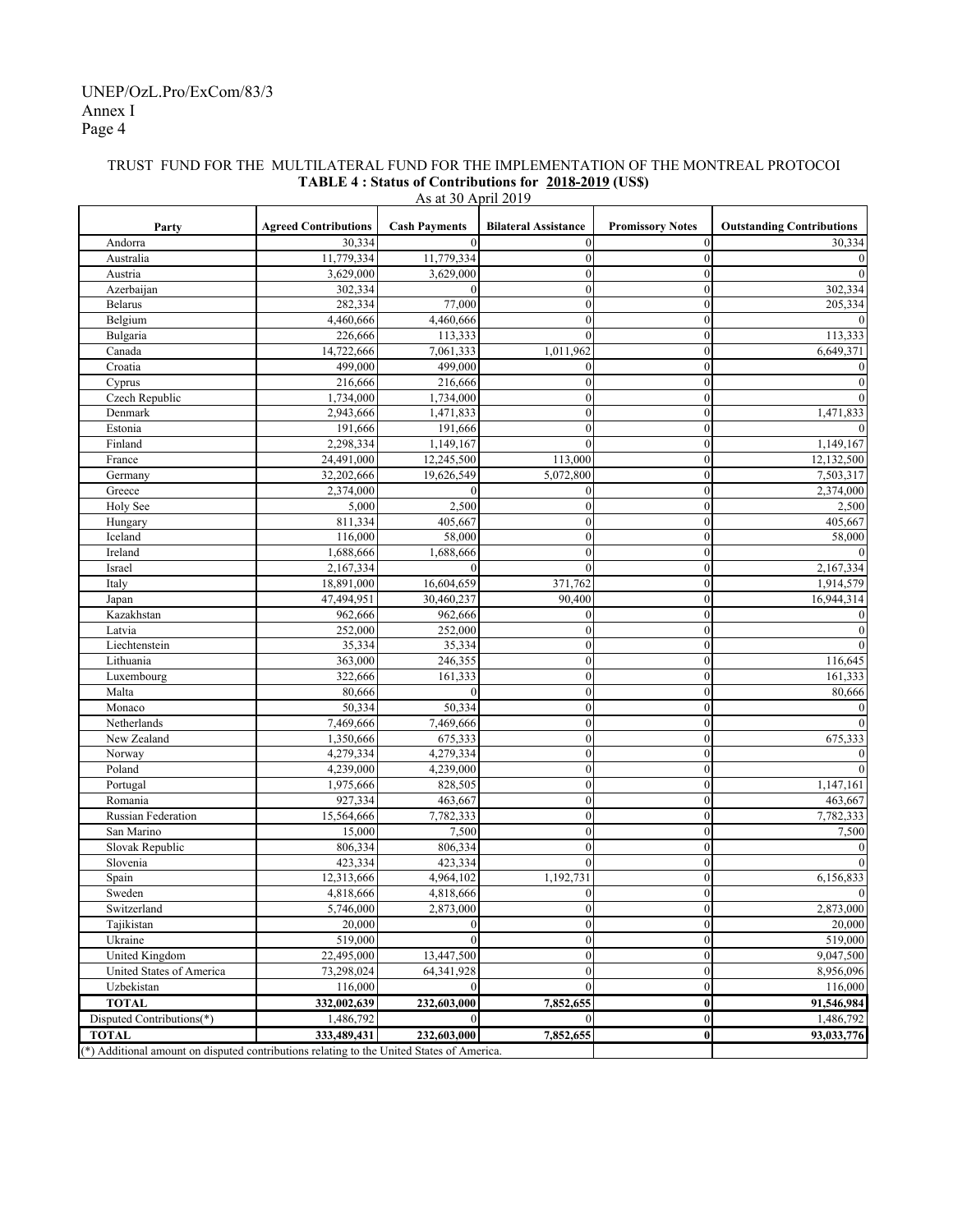### TRUST FUND FOR THE MULTILATERAL FUND FOR THE IMPLEMENTATION OF THE MONTREAL PROTOCOL **TABLE 5 : Status of Contributions for 2019 (US\$)**

| <b>Agreed Contributions</b><br><b>Cash Payments</b><br><b>Promissory Notes</b><br><b>Outstanding Contributions</b><br><b>Bilateral Assistance</b><br>Party<br>15,167<br>Andorra<br>15,167<br>5,889,667<br>Australia<br>5,889,667<br>$\boldsymbol{0}$<br>1,814,500<br>1,814,500<br>$\boldsymbol{0}$<br>Austria<br>Azerbaijan<br>151,167<br>151,167<br><b>Belarus</b><br>141,167<br>141,167<br>Belgium<br>2,230,333<br>2,230,333<br>$\mathbf{0}$<br>Bulgaria<br>113,333<br>113,333<br>Canada<br>7,361,333<br>300,000<br>7,061,333<br>Croatia<br>249,500<br>$\boldsymbol{0}$<br>249,500<br>108,333<br>$\boldsymbol{0}$<br>108,333<br>Cyprus<br>Czech Republic<br>$\mathbf{0}$<br>867,000<br>867,000<br>Denmark<br>1,471,833<br>1,471,833<br>Estonia<br>95,833<br>$\boldsymbol{0}$<br>95,833<br>Finland<br>1,149,167<br>1,149,167<br>France<br>12,245,500<br>12,132,500<br>113,000<br>16,101,333<br>6,745,483<br>1,852,533<br>7,503,317<br>Germany<br>Greece<br>1,187,000<br>1,187,000<br>Holy See<br>2,500<br>2,500<br>Hungary<br>405,667<br>405,667<br>Iceland<br>58,000<br>58,000<br>844,333<br>Ireland<br>844,333<br>$\bf{0}$<br>1,083,667<br>Israel<br>1,083,667<br>Italy<br>9,445,500<br>9,445,500<br>$\mathbf{0}$<br>24,395,167<br>7,450,853<br>16,944,314<br>Japan<br>Kazakhstan<br>481,333<br>481,333<br>$\bf{0}$<br>$\boldsymbol{0}$<br>Latvia<br>126,000<br>126,000 |
|----------------------------------------------------------------------------------------------------------------------------------------------------------------------------------------------------------------------------------------------------------------------------------------------------------------------------------------------------------------------------------------------------------------------------------------------------------------------------------------------------------------------------------------------------------------------------------------------------------------------------------------------------------------------------------------------------------------------------------------------------------------------------------------------------------------------------------------------------------------------------------------------------------------------------------------------------------------------------------------------------------------------------------------------------------------------------------------------------------------------------------------------------------------------------------------------------------------------------------------------------------------------------------------------------------------------------------------------------------------------------|
|                                                                                                                                                                                                                                                                                                                                                                                                                                                                                                                                                                                                                                                                                                                                                                                                                                                                                                                                                                                                                                                                                                                                                                                                                                                                                                                                                                            |
|                                                                                                                                                                                                                                                                                                                                                                                                                                                                                                                                                                                                                                                                                                                                                                                                                                                                                                                                                                                                                                                                                                                                                                                                                                                                                                                                                                            |
|                                                                                                                                                                                                                                                                                                                                                                                                                                                                                                                                                                                                                                                                                                                                                                                                                                                                                                                                                                                                                                                                                                                                                                                                                                                                                                                                                                            |
|                                                                                                                                                                                                                                                                                                                                                                                                                                                                                                                                                                                                                                                                                                                                                                                                                                                                                                                                                                                                                                                                                                                                                                                                                                                                                                                                                                            |
|                                                                                                                                                                                                                                                                                                                                                                                                                                                                                                                                                                                                                                                                                                                                                                                                                                                                                                                                                                                                                                                                                                                                                                                                                                                                                                                                                                            |
|                                                                                                                                                                                                                                                                                                                                                                                                                                                                                                                                                                                                                                                                                                                                                                                                                                                                                                                                                                                                                                                                                                                                                                                                                                                                                                                                                                            |
|                                                                                                                                                                                                                                                                                                                                                                                                                                                                                                                                                                                                                                                                                                                                                                                                                                                                                                                                                                                                                                                                                                                                                                                                                                                                                                                                                                            |
|                                                                                                                                                                                                                                                                                                                                                                                                                                                                                                                                                                                                                                                                                                                                                                                                                                                                                                                                                                                                                                                                                                                                                                                                                                                                                                                                                                            |
|                                                                                                                                                                                                                                                                                                                                                                                                                                                                                                                                                                                                                                                                                                                                                                                                                                                                                                                                                                                                                                                                                                                                                                                                                                                                                                                                                                            |
|                                                                                                                                                                                                                                                                                                                                                                                                                                                                                                                                                                                                                                                                                                                                                                                                                                                                                                                                                                                                                                                                                                                                                                                                                                                                                                                                                                            |
|                                                                                                                                                                                                                                                                                                                                                                                                                                                                                                                                                                                                                                                                                                                                                                                                                                                                                                                                                                                                                                                                                                                                                                                                                                                                                                                                                                            |
|                                                                                                                                                                                                                                                                                                                                                                                                                                                                                                                                                                                                                                                                                                                                                                                                                                                                                                                                                                                                                                                                                                                                                                                                                                                                                                                                                                            |
|                                                                                                                                                                                                                                                                                                                                                                                                                                                                                                                                                                                                                                                                                                                                                                                                                                                                                                                                                                                                                                                                                                                                                                                                                                                                                                                                                                            |
|                                                                                                                                                                                                                                                                                                                                                                                                                                                                                                                                                                                                                                                                                                                                                                                                                                                                                                                                                                                                                                                                                                                                                                                                                                                                                                                                                                            |
|                                                                                                                                                                                                                                                                                                                                                                                                                                                                                                                                                                                                                                                                                                                                                                                                                                                                                                                                                                                                                                                                                                                                                                                                                                                                                                                                                                            |
|                                                                                                                                                                                                                                                                                                                                                                                                                                                                                                                                                                                                                                                                                                                                                                                                                                                                                                                                                                                                                                                                                                                                                                                                                                                                                                                                                                            |
|                                                                                                                                                                                                                                                                                                                                                                                                                                                                                                                                                                                                                                                                                                                                                                                                                                                                                                                                                                                                                                                                                                                                                                                                                                                                                                                                                                            |
|                                                                                                                                                                                                                                                                                                                                                                                                                                                                                                                                                                                                                                                                                                                                                                                                                                                                                                                                                                                                                                                                                                                                                                                                                                                                                                                                                                            |
|                                                                                                                                                                                                                                                                                                                                                                                                                                                                                                                                                                                                                                                                                                                                                                                                                                                                                                                                                                                                                                                                                                                                                                                                                                                                                                                                                                            |
|                                                                                                                                                                                                                                                                                                                                                                                                                                                                                                                                                                                                                                                                                                                                                                                                                                                                                                                                                                                                                                                                                                                                                                                                                                                                                                                                                                            |
|                                                                                                                                                                                                                                                                                                                                                                                                                                                                                                                                                                                                                                                                                                                                                                                                                                                                                                                                                                                                                                                                                                                                                                                                                                                                                                                                                                            |
|                                                                                                                                                                                                                                                                                                                                                                                                                                                                                                                                                                                                                                                                                                                                                                                                                                                                                                                                                                                                                                                                                                                                                                                                                                                                                                                                                                            |
|                                                                                                                                                                                                                                                                                                                                                                                                                                                                                                                                                                                                                                                                                                                                                                                                                                                                                                                                                                                                                                                                                                                                                                                                                                                                                                                                                                            |
|                                                                                                                                                                                                                                                                                                                                                                                                                                                                                                                                                                                                                                                                                                                                                                                                                                                                                                                                                                                                                                                                                                                                                                                                                                                                                                                                                                            |
|                                                                                                                                                                                                                                                                                                                                                                                                                                                                                                                                                                                                                                                                                                                                                                                                                                                                                                                                                                                                                                                                                                                                                                                                                                                                                                                                                                            |
|                                                                                                                                                                                                                                                                                                                                                                                                                                                                                                                                                                                                                                                                                                                                                                                                                                                                                                                                                                                                                                                                                                                                                                                                                                                                                                                                                                            |
|                                                                                                                                                                                                                                                                                                                                                                                                                                                                                                                                                                                                                                                                                                                                                                                                                                                                                                                                                                                                                                                                                                                                                                                                                                                                                                                                                                            |
| $\boldsymbol{0}$<br>Liechtenstein<br>17,667<br>17,667                                                                                                                                                                                                                                                                                                                                                                                                                                                                                                                                                                                                                                                                                                                                                                                                                                                                                                                                                                                                                                                                                                                                                                                                                                                                                                                      |
| Lithuania<br>116,645<br>181,500<br>64,855.24                                                                                                                                                                                                                                                                                                                                                                                                                                                                                                                                                                                                                                                                                                                                                                                                                                                                                                                                                                                                                                                                                                                                                                                                                                                                                                                               |
| Luxembourg<br>161,333<br>161,333                                                                                                                                                                                                                                                                                                                                                                                                                                                                                                                                                                                                                                                                                                                                                                                                                                                                                                                                                                                                                                                                                                                                                                                                                                                                                                                                           |
| 40,333<br>Malta<br>40,333                                                                                                                                                                                                                                                                                                                                                                                                                                                                                                                                                                                                                                                                                                                                                                                                                                                                                                                                                                                                                                                                                                                                                                                                                                                                                                                                                  |
| Monaco<br>25,167<br>25,167<br>$\bf{0}$                                                                                                                                                                                                                                                                                                                                                                                                                                                                                                                                                                                                                                                                                                                                                                                                                                                                                                                                                                                                                                                                                                                                                                                                                                                                                                                                     |
| $\boldsymbol{0}$<br>Netherlands<br>3,734,833<br>3,734,833                                                                                                                                                                                                                                                                                                                                                                                                                                                                                                                                                                                                                                                                                                                                                                                                                                                                                                                                                                                                                                                                                                                                                                                                                                                                                                                  |
| New Zealand<br>675,333<br>675,333                                                                                                                                                                                                                                                                                                                                                                                                                                                                                                                                                                                                                                                                                                                                                                                                                                                                                                                                                                                                                                                                                                                                                                                                                                                                                                                                          |
| 2,139,667<br>2,139,667<br>Norway<br>$\bf{0}$                                                                                                                                                                                                                                                                                                                                                                                                                                                                                                                                                                                                                                                                                                                                                                                                                                                                                                                                                                                                                                                                                                                                                                                                                                                                                                                               |
| $\mathbf{0}$<br>Poland<br>2,119,500<br>2,119,500                                                                                                                                                                                                                                                                                                                                                                                                                                                                                                                                                                                                                                                                                                                                                                                                                                                                                                                                                                                                                                                                                                                                                                                                                                                                                                                           |
| Portugal<br>987,833<br>987,833                                                                                                                                                                                                                                                                                                                                                                                                                                                                                                                                                                                                                                                                                                                                                                                                                                                                                                                                                                                                                                                                                                                                                                                                                                                                                                                                             |
| Romania<br>463,667<br>463,667                                                                                                                                                                                                                                                                                                                                                                                                                                                                                                                                                                                                                                                                                                                                                                                                                                                                                                                                                                                                                                                                                                                                                                                                                                                                                                                                              |
| <b>Russian Federation</b><br>7,782,333<br>7,782,333                                                                                                                                                                                                                                                                                                                                                                                                                                                                                                                                                                                                                                                                                                                                                                                                                                                                                                                                                                                                                                                                                                                                                                                                                                                                                                                        |
| 7,500<br>San Marino<br>7,500                                                                                                                                                                                                                                                                                                                                                                                                                                                                                                                                                                                                                                                                                                                                                                                                                                                                                                                                                                                                                                                                                                                                                                                                                                                                                                                                               |
| Slovak Republic<br>403.167<br>403,167<br>$\bf{0}$                                                                                                                                                                                                                                                                                                                                                                                                                                                                                                                                                                                                                                                                                                                                                                                                                                                                                                                                                                                                                                                                                                                                                                                                                                                                                                                          |
| $\mathbf{0}$<br>Slovenia<br>211,667<br>211,667                                                                                                                                                                                                                                                                                                                                                                                                                                                                                                                                                                                                                                                                                                                                                                                                                                                                                                                                                                                                                                                                                                                                                                                                                                                                                                                             |
| 6,156,833<br>6,156,833<br>Spain                                                                                                                                                                                                                                                                                                                                                                                                                                                                                                                                                                                                                                                                                                                                                                                                                                                                                                                                                                                                                                                                                                                                                                                                                                                                                                                                            |
| 2,409,333<br>$\mathbf{0}$<br>Sweden<br>2,409,333                                                                                                                                                                                                                                                                                                                                                                                                                                                                                                                                                                                                                                                                                                                                                                                                                                                                                                                                                                                                                                                                                                                                                                                                                                                                                                                           |
| 2,873,000<br>Switzerland<br>2,873,000                                                                                                                                                                                                                                                                                                                                                                                                                                                                                                                                                                                                                                                                                                                                                                                                                                                                                                                                                                                                                                                                                                                                                                                                                                                                                                                                      |
| Tajikistan<br>10,000<br>10,000                                                                                                                                                                                                                                                                                                                                                                                                                                                                                                                                                                                                                                                                                                                                                                                                                                                                                                                                                                                                                                                                                                                                                                                                                                                                                                                                             |
| 259,500<br>Ukraine<br>259,500                                                                                                                                                                                                                                                                                                                                                                                                                                                                                                                                                                                                                                                                                                                                                                                                                                                                                                                                                                                                                                                                                                                                                                                                                                                                                                                                              |
| 9,047,500<br>United Kingdom<br>11,247,500<br>2,200,000                                                                                                                                                                                                                                                                                                                                                                                                                                                                                                                                                                                                                                                                                                                                                                                                                                                                                                                                                                                                                                                                                                                                                                                                                                                                                                                     |
| United States of America<br>36,666,667<br>27,710,571<br>8,956,096                                                                                                                                                                                                                                                                                                                                                                                                                                                                                                                                                                                                                                                                                                                                                                                                                                                                                                                                                                                                                                                                                                                                                                                                                                                                                                          |
| 58,000<br>Uzbekistan<br>58,000                                                                                                                                                                                                                                                                                                                                                                                                                                                                                                                                                                                                                                                                                                                                                                                                                                                                                                                                                                                                                                                                                                                                                                                                                                                                                                                                             |
| 77,498,095<br>$\bf{0}$<br><b>TOTAL</b><br>166,666,666<br>2,152,533<br>87,016,037                                                                                                                                                                                                                                                                                                                                                                                                                                                                                                                                                                                                                                                                                                                                                                                                                                                                                                                                                                                                                                                                                                                                                                                                                                                                                           |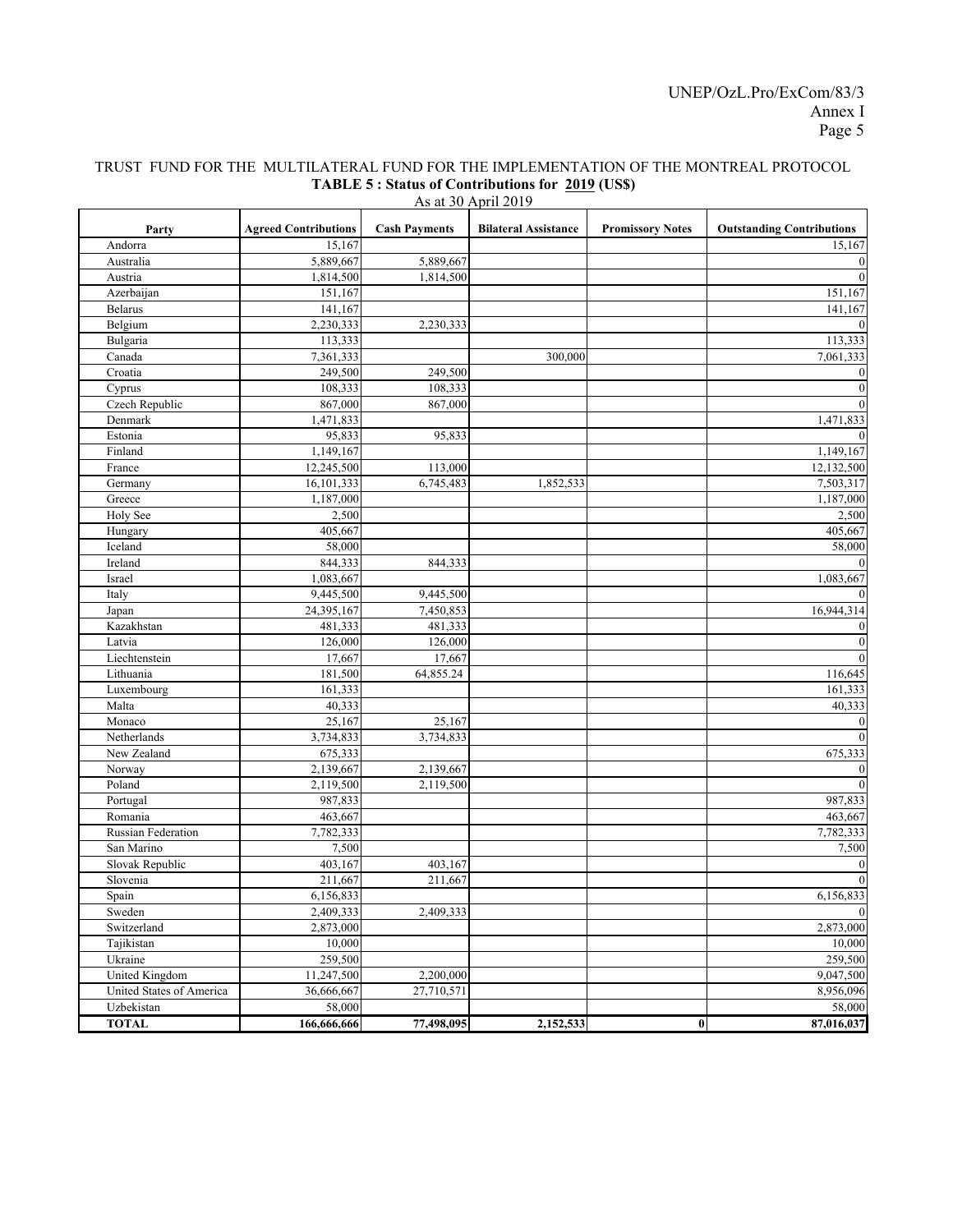#### Party **Agreed Contributions Cash Payments Bilateral Assistance Promissory Notes Outstanding Contributions** Andorra 15,167 15,167 15,167 15,167 15,167 15,167 15,167 Australia 1980 | 1990 | 1991 | 1992 | 1993 | 1994 | 1994 | 1994 | 1995 | 1996 | 1997 | 1998 | 1998 | 1998 | 19 Austria 1,814,500 1,814,500 0 Azerbaijan 151,167 151,167 151,167 151,167 151,167 151,167 151,167 151,167 151,167 Belarus 141,167 77,000 8elarus 141,167 64,167 Belgium  $2,230,333$   $2,230,333$   $2,230,333$ Bulgaria 113,333 113,333 0 Canada 7,361,333 7,061,333 300,000 -0 Croatia 249,500 249,500 0 Cyprus 108,333 108,333 108,333 108,333 108,333 108,333 108 108,333 108 108,000 108 108 108 108 108 108 108 108 Czech Republic 867,000 867,000 0 Denmark 1,471,833 1,471,833 1,471,833 1,471,833 1,471,833 1,471,833 1,471,833 1,471,833 1,471,833 1,471,833 1,471,833 1,471,833 1,471,833 1,471,833 1,471,833 1,471,833 1,471,833 1,471,833 1,471,833 1,471,833 1,471,833 1,47 Estonia 95,833 95,833 0 Finland 1,149,167 1,149,167 1,149,167 1,149,167 1,149,167 1,149,167 1,149,167 1,149,167 1,149,167 1,149,167 1,149 France 12,245,500 12,132,500 113,000 113,000 0 Germany 16,101,333 12,881,066 3,220,267 12,000 0 3,220,267 1 Greece 1,187,000 1,187,000 1,187,000 1,187,000 1,187,000 1,187,000 1,187,000 1,187,000 1,187,000 1,187,000 1,1 Holy See  $2,500$   $2,500$   $2,500$   $2,500$   $2,500$   $2,500$   $2,500$   $2,500$   $2,500$   $2,500$   $2,500$   $2,500$   $2,500$   $2,500$   $2,500$   $2,500$   $2,500$   $2,500$   $2,500$   $2,500$   $2,500$   $2,500$   $2,500$   $2,500$   $2,500$   $2,500$   $2,5$ Hungary 1990 | 405,667 | 405,667 | 405,667 | 100 | 100 | 100 | 100 | 100 | 100 | 100 | 100 | 100 | 100 | 100 |  $I = \begin{bmatrix} 1 & 1 & 1 \ 1 & 1 & 1 \ 1 & 1 & 1 \ 1 & 1 & 1 \ 1 & 1 & 1 \ 1 & 1 & 1 \ 1 & 1 & 1 \ 1 & 1 & 1 \ 1 & 1 & 1 \ 1 & 1 & 1 \ 1 & 1 & 1 \ 1 & 1 & 1 \ 1 & 1 & 1 \ 1 & 1 & 1 \ 1 & 1 & 1 \ 1 & 1 & 1 \ 1 & 1 & 1 \ 1 & 1 & 1 \ 1 & 1 & 1 \ 1 & 1 & 1 \ 1 & 1 & 1 \ 1 & 1 & 1 \ 1 & 1 & 1 \ 1 & 1$ Ireland  $844,333$   $844,333$   $844,333$ Israel 1,083,667 1,083,667 1,083,667 1,083,667 1,083,667 1,083,667 1,083,667 1,083,667 1,083,667 1,083,667 1,0 Italy 1,914,579 1,914,579 371,762 1,914,579 Japan 23,099,784 23,099,784 23,009,384 90,400 0 Kazakhstan 1988 | 1988 | 1988 | 1988 | 1988 | 1988 | 1988 | 1988 | 1988 | 1988 | 1988 | 1988 | 1988 | 1988 | 1 Latvia 126,000 126,000 0 Liechtenstein 17,667 17,667 17,667 0 Lithuania († 181,500 181,500 181,500 181,500 181,500 181,500 181,500 181,500 181,500 181,500 181,600 181 181, Luxembourg 161,333 161,333 161,333 161,333 161,333 161,333 161,533 161,533 161,533 161,61,61,61,61,61,61,61,61, Malta  $40,333$   $40,333$ Monaco  $25,167$   $25,167$   $25,167$  0 Netherlands 3,734,833 3,734,833 0 New Zealand 1  $(675,333)$  675,333 675,333 0 675,333 0 675,333 0 675,333 0 675,333 0 675,333 0 675,333 0 675,333 0 675,333 0 675,333 0 675,333 0 675,333 0 675,333 0 675,333 0 675,333 0 675,333 0 675,333 0 675,333 0 675,333 Norway 2,139,667 2,139,667 0 Poland 1 2,119,500 2,119,500 2,119,500 0 Portugal 159,328 987,833 828,505 159,328 Romania 1980 | 1990 | 1991 | 1992 | 1993 | 1994 | 1992 | 1993 | 1994 | 1992 | 1993 | 1994 | 1992 | 1993 | 199 Russian Federation 7,782,333 7,782,333 0 San Marino 2012 | 2,500 | 2,500 | 2,500 | 2,500 | 2,500 | 2,500 | 2,500 | 2,500 | 2,500 | 2,500 | 2,500 | 2,500 | 2,500 | 2,500 | 2,500 | 2,500 | 2,500 | 2,500 | 2,500 | 2,500 | 2,500 | 2,500 | 2,500 | 2,500 | 2,500 | 2,50 Slovak Republic  $403,167$   $403,167$   $403,167$   $403,167$   $403,167$   $403,167$   $403,167$   $403,167$   $403,167$   $403,167$   $403,167$   $403,167$   $403,167$   $403,167$   $403,167$   $403,167$   $403,167$   $403,167$   $403,167$   $403,167$   $403,$ Slovenia 211,667 211,667 211,667 211,667 211,667 211,667 211,667 211,667 211,667 211,667 211,667 211,667 211,667 211,667 211,667 211,667 211,667 211,667 211,667 211,667 211,667 211,667 211,667 211,667 211,667 211,667 211, Spain 6,156,833 4,964,102 1,192,731 1 Sweden 2,409,333 2,409,333 2,409,333 2,409,333 0 Switzerland 1 2,873,000 2,873,000 2,873,000 0 0 Tajikistan 10,000 10,000 Ukraine 259,500 259,500 259,500 259,500 259,500 259,500 259,500 259,500 259,500 259,500 259,500 259,500 259,50 United Kingdom 11,247,500 11,247,500 11,247,500 0 United States of America 1 36,631,357 36,631,357 36,631,357 0 Uzbekistan 58,000 58,000 **TOTAL** 165,335,973 155,104,905 5,288,160 0 4,942,909 Disputed Contributions(\*) 1,486,792 1,486,792 1,486,792 1,486,792 1,486,792 1,486,792 1,486,792 1,486,792 1,486,792 1,486,792 1,486,792 1,486,792 1,486,792 1,486,792 1,486,792 1,486,792 1,486,792 1,486,792 1,486,792 1,486, **TOTAL 166,822,765 155,104,905 5,288,160 0 6,429,701** As at 30 April 2019

#### TRUST FUND FOR THE MULTILATERAL FUND FOR THE IMPLEMENTATION OF THE MONTREAL PROTOCOL **TABLE 6 : Status of Contributions for 2018 (US\$)**

(\*) Additional amount on disputed contributions relating to Japan (US \$1,295,383) and the United States of America (US \$35,310)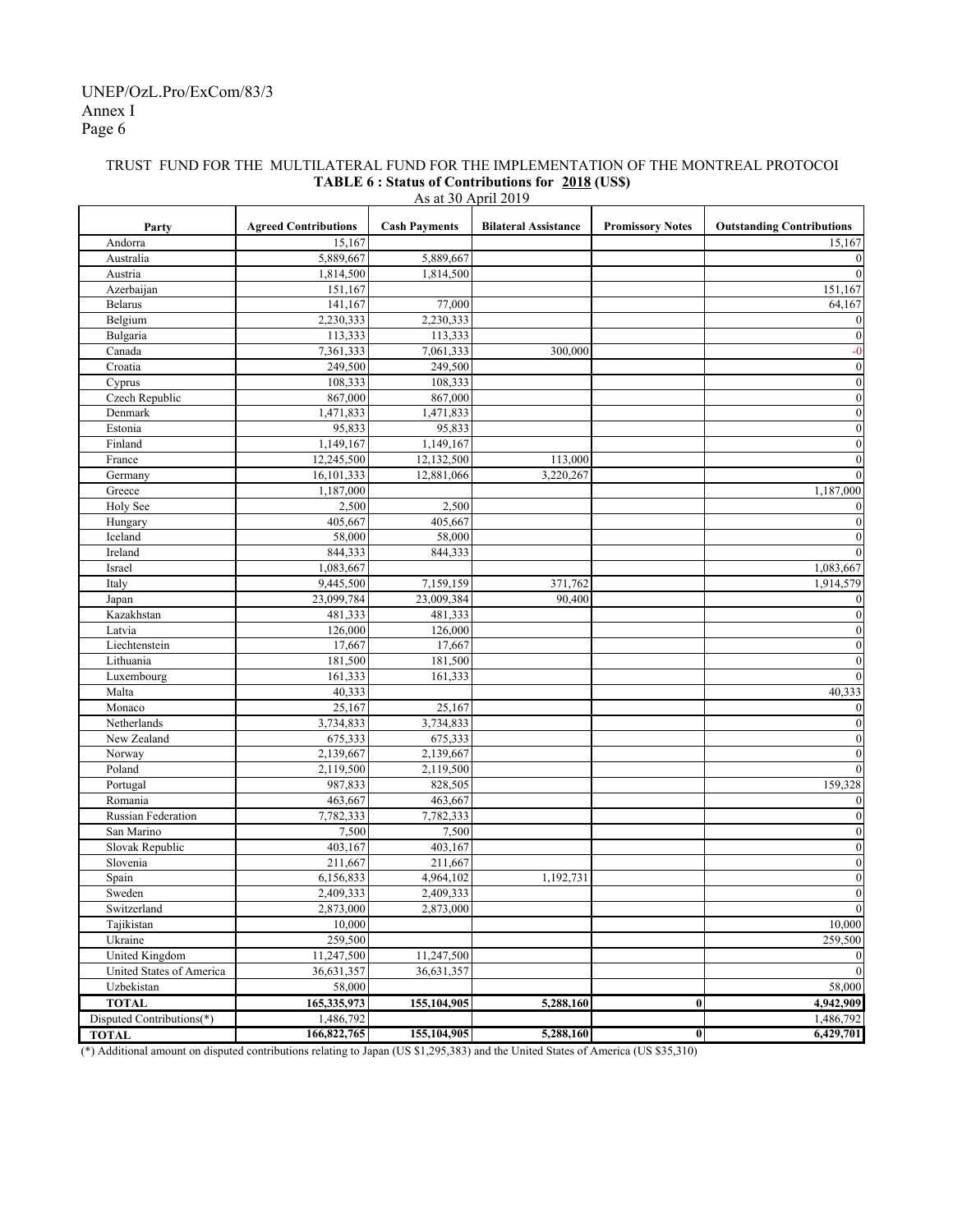## TRUST FUND FOR THE MULTILATERAL FUND FOR THE IMPLEMENTATION OF THE MONTREAL PROTOCOL **TABLE 7 : Status of Contributions for 2015-2017 (US\$)**

| As at 30 April 2019 |  |
|---------------------|--|
|---------------------|--|

|                            | <b>Agreed Contributions</b> | <b>Cash Payments</b>   | <b>Bilateral Assistance</b>        | <b>Promissory Notes</b> | <b>Outstanding Contributions</b> |
|----------------------------|-----------------------------|------------------------|------------------------------------|-------------------------|----------------------------------|
| Party<br>Andorra           | 48,504                      | 48,504                 |                                    | 0                       |                                  |
| Australia                  | 12,574,443                  | 12,574,443             |                                    | 0                       |                                  |
|                            |                             |                        | $\theta$                           |                         |                                  |
| Austria                    | 4,838,190                   | 4,838,190              | $\theta$                           |                         |                                  |
| Azerbaijan                 | 242,517                     | 0                      | $\theta$                           |                         | 242,517                          |
| <b>Belarus</b>             | 339,522                     | 226,348                | $\boldsymbol{0}$                   | 0                       | 113,174                          |
| Belgium                    | 6,050,769                   | 6,050,769              | $\boldsymbol{0}$                   | $\Omega$                | $\Omega$                         |
| Bulgaria<br>Canada         | 284,955                     | 284,955                | $\boldsymbol{0}$                   | $\Omega$                | $\Omega$                         |
|                            | 18,091,677                  | 18,091,677             | $\boldsymbol{0}$                   | 0                       | $\overline{0}$                   |
| Croatia                    | 763,926                     | 763,926                | $\overline{0}$                     |                         | $-0$                             |
| Cyprus<br>Czech Republic   | 284,955                     | 284,955                | $\overline{0}$                     | 0                       | $\overline{0}$                   |
|                            | 2,340,276                   | 2,340,276              | $\overline{0}$                     |                         | $\overline{0}$                   |
| Denmark<br>Estonia         | 4,092,453                   | 4,092,453              | $\overline{0}$<br>$\theta$         | 0                       | $\mathbf{0}$<br>$\theta$         |
| Finland                    | 242,517<br>3,146,643        | 242,517<br>3,146,643   | 0                                  | 0<br>0                  | $\mathbf{0}$                     |
|                            | 33,909,768                  | 32,748,542             | 1,161,226                          | 0                       | -0                               |
| France                     |                             |                        |                                    | -0                      |                                  |
| Germany                    | 43,295,127                  | 34,636,101<br>$\Omega$ | 8,659,026                          |                         |                                  |
| Greece                     | 3,868,128                   |                        | $\theta$                           | $\Omega$                | 3,868,128                        |
| <b>Holy See</b>            | 6,063<br>1,612,731          | 6,063                  | $\theta$                           | 0<br>0                  | $\mathbf{0}$                     |
| Hungary<br>Iceland         | 163,698                     | 1,612,731              | $\overline{0}$                     |                         | $\mathbf{0}$<br>$\Omega$         |
|                            |                             | 163,698                | $\overline{0}$                     | $\Omega$                | $\Omega$                         |
| Ireland                    | 2,534,289                   | 2,534,289              | 0                                  | $^{(1)}$                |                                  |
| Israel                     | 2,400,906                   | $\Omega$               | $\theta$                           | 0                       | 2,400,906                        |
| Italy                      | 26,967,753                  | 24,877,303             | 2,090,450<br>320,073               | 0<br>$\Omega$           | $\overline{0}$                   |
| Japan                      | 65,679,333                  | 65,359,260             |                                    |                         | $\overline{0}$                   |
| Kazakhstan                 | 733,611                     | 733,611                | $\theta$                           | $\Omega$                | $\boldsymbol{0}$                 |
| Latvia                     | 284,955                     | 284,955                | $\overline{0}$                     | $\Omega$                | $\boldsymbol{0}$                 |
| Liechtenstein<br>Lithuania | 54,567                      | 54,567                 | $\overline{0}$                     | 0                       | $\theta$                         |
|                            | 442,590<br>491,094          | 442,590<br>491,094     | $\overline{0}$<br>$\boldsymbol{0}$ | 0                       | $\Omega$<br>$\Omega$             |
| Luxembourg<br>Malta        | 97,005                      | 64,670                 |                                    | 0                       | 32,335                           |
| Monaco                     | 72,756                      | 72,756                 | $\boldsymbol{0}$<br>$\theta$       | 0                       | $\mathbf{0}$                     |
|                            | 10,028,028                  | 10,028,028             | 0                                  | ∩                       | $\Omega$                         |
| Netherlands<br>New Zealand | 1,533,912                   | 1,533,912              | $\boldsymbol{0}$                   | $\Omega$                | $\boldsymbol{0}$                 |
| Norway                     | 5,159,523                   | 5,159,523              | $\overline{0}$                     | 0                       | $\boldsymbol{0}$                 |
| Poland                     | 5,583,927                   | 5,583,927              | $\boldsymbol{0}$                   | 0                       | $-0$                             |
| Portugal                   | 2,873,811                   | 2,873,811              | $\overline{0}$                     | 0                       | $\overline{0}$                   |
| Romania                    | 1,370,214                   | 1,370,214              | $\theta$                           | 0                       | $\overline{0}$                   |
| <b>Russian Federation</b>  | 14,781,336                  | 14,114,660             | 666,676                            | 0                       | $-0$                             |
| San Marino                 | 18,189                      | 18,189                 | $\theta$                           | 0                       | $\overline{0}$                   |
| Slovak Republic            | 1,036,755                   | 1,036,755              | $\overline{0}$                     | $\Omega$                | $-0$                             |
| Slovenia                   | 606,288                     | 606,288                | $\overline{0}$                     | $\Omega$                | $\overline{0}$                   |
| Spain                      | 18,024,984                  | 16,846,755             | 1,178,229                          | $\Omega$                | $\overline{0}$                   |
| Sweden                     | 5,820,378                   | 5,820,378              | $\theta$                           | 0                       | $\overline{0}$                   |
| Switzerland                | 6,347,850                   | 6,347,850              | $\boldsymbol{0}$                   | 0                       | $\overline{0}$                   |
| Tajikistan                 | 18,189                      | $\Omega$               | $\overline{0}$                     | 0                       | 18,189                           |
| Ukraine                    | 600,227                     | $\Omega$               | $\overline{0}$                     | 0                       | 600,227                          |
| <b>United Kingdom</b>      | 31,399,728                  | 31,399,728             | $\boldsymbol{0}$                   | 01                      | $\Omega$                         |
| United States of America   | 94,948,529                  | 94,948,529             | $\overline{0}$                     | $\Omega$                | $-0$                             |
| Uzbekistan                 | 90,942                      | $\Omega$               | $\theta$                           | $\Omega$                | 90,942                           |
| <b>TOTAL</b>               | 436,198,530                 | 414,756,434            | 14,075,680                         | -0                      | 7,366,416                        |
| Disputed Contributions(*)  | 1,301,470                   | $\Omega$               |                                    | $\overline{0}$          | 1,301,470                        |
| <b>TOTAL</b>               | 437,500,000                 | 414,756,434            | 14,075,680                         | -0                      | 8,667,886                        |

(\*) Additional amount on disputed contributions relating to the United States of America.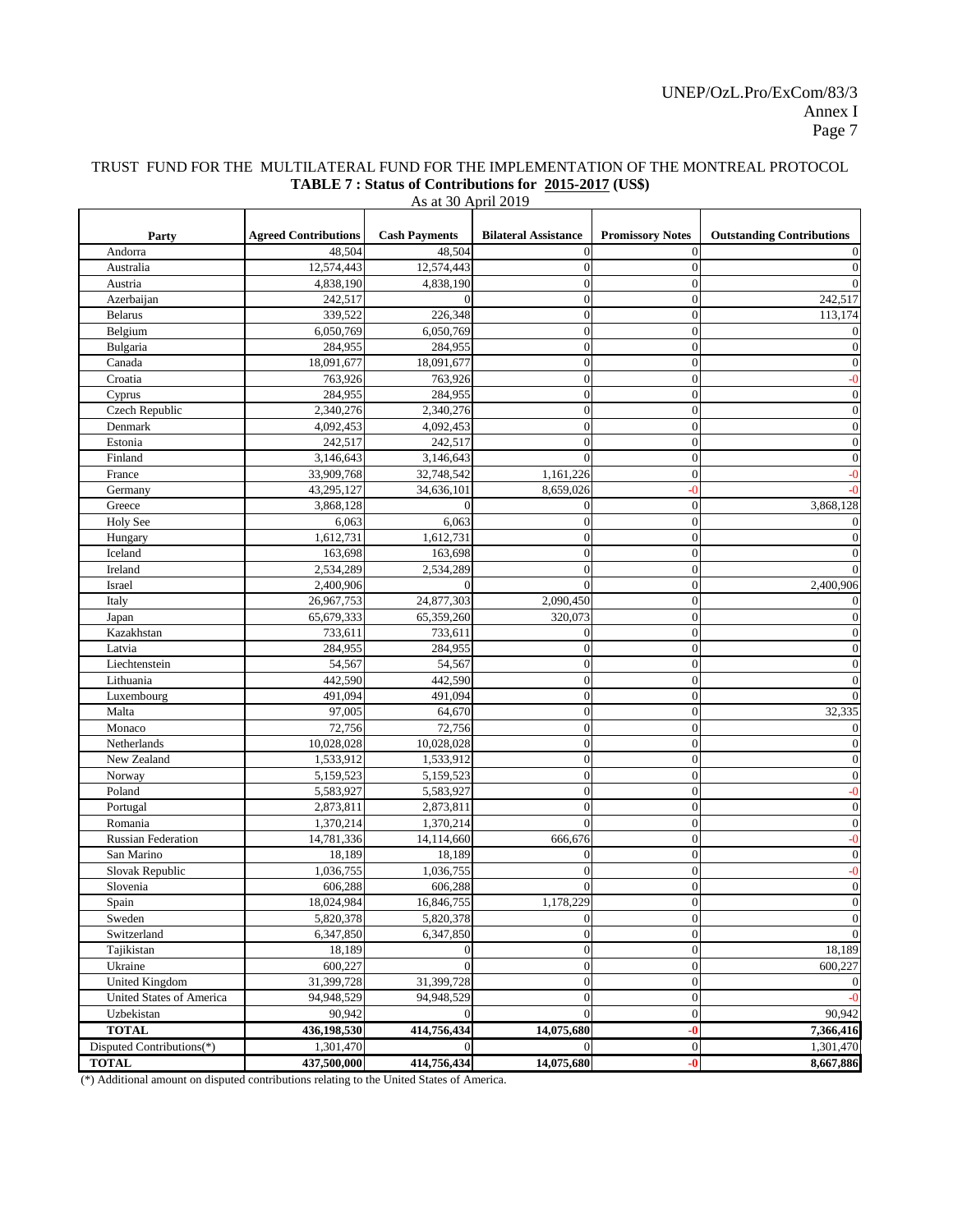### TRUST FUND FOR THE MULTILATERAL FUND FOR THE IMPLEMENTATION OF THE MONTREAL PROTOCOL **TABLE 8 : Status of Contributions for 2017 (US\$)**

| Party                     | <b>Agreed Contributions</b> | <b>Cash Payments</b> | <b>Bilateral Assistance</b> | <b>Promissory Notes</b> | <b>Outstanding Contributions</b> |
|---------------------------|-----------------------------|----------------------|-----------------------------|-------------------------|----------------------------------|
| Andorra                   | 16,168                      | 16,168               |                             |                         | 0                                |
| Australia                 | 4,191,481                   | 4,191,481            |                             |                         | $\mathbf{0}$                     |
| Austria                   | 1,612,730                   | 1,612,730            |                             |                         | $\Omega$                         |
| Azerbaijan                | 80,839                      |                      |                             |                         | 80,839                           |
| <b>Belarus</b>            | 113,174                     | 113,174              |                             |                         | $\overline{0}$                   |
| Belgium                   | 2,016,923                   | 2,016,923            |                             |                         | $\overline{0}$                   |
| Bulgaria                  | 94,985                      | 94,985               |                             |                         | $\boldsymbol{0}$                 |
| Canada                    | 6,030,559                   | 6,030,559            |                             |                         | $\overline{0}$                   |
| Croatia                   | 254,642                     | 254,642              |                             |                         | $\boldsymbol{0}$                 |
| Cyprus                    | 94,985                      | 94,985               |                             |                         | $\overline{0}$                   |
| Czech Republic            | 780,092                     | 780,092              |                             |                         | $\boldsymbol{0}$                 |
| Denmark                   | 1,364,151                   | 1,364,151            |                             |                         | $\boldsymbol{0}$                 |
| Estonia                   | 80,839                      | 80,839               |                             |                         | $\boldsymbol{0}$                 |
| Finland                   | 1,048,881                   | 1,048,881            |                             |                         | $\boldsymbol{0}$                 |
| France                    | 11,303,256                  | 10,472,252           | 831,004                     |                         | $\theta$                         |
| Germany                   | 14,431,709                  | 11,545,367           | 2,886,342                   | $-0$                    | $-0$                             |
| Greece                    | 1,289,376                   |                      |                             |                         | 1,289,376                        |
| <b>Holy See</b>           | 2,021                       | 2,021                |                             |                         | 0                                |
| Hungary                   | 537,577                     | 537,577              |                             |                         | $\overline{0}$                   |
| Iceland                   | 54,566                      | 54,566               |                             |                         | $\boldsymbol{0}$                 |
| Ireland                   | 844,763                     | 844,763              |                             |                         | $\theta$                         |
| Israel                    | 800,302                     |                      |                             |                         | 800,302                          |
| Italy                     | 8,989,251                   | 8,706,751            | 282,500                     |                         | $\overline{0}$                   |
| Japan                     | 21,893,111                  | 21,893,111           |                             |                         | $\boldsymbol{0}$                 |
| Kazakhstan                | 244,537                     | 244,537              |                             |                         | $\overline{0}$                   |
| Latvia                    | 94,985                      | 94,985               |                             |                         | $\boldsymbol{0}$                 |
| Liechtenstein             | 18,189                      | 18,189               |                             |                         | $\boldsymbol{0}$                 |
| Lithuania                 | 147,530                     | 147,530              |                             |                         | $\theta$                         |
| Luxembourg                | 163,698                     | 163,698              |                             |                         | $\theta$                         |
| Malta                     | 32,335                      |                      |                             |                         | 32,335                           |
| Monaco                    | 24,252                      | 24,252               |                             |                         | $\boldsymbol{0}$                 |
| Netherlands               | 3,342,676                   | 3,342,676            |                             |                         | $\boldsymbol{0}$                 |
| New Zealand               | 511,304                     | 511,304              |                             |                         | $\boldsymbol{0}$                 |
| Norway                    | 1,719,841                   | 1,719,841            |                             |                         | $\boldsymbol{0}$                 |
| Poland                    | 1,861,309                   | 1,861,309            |                             |                         | $\boldsymbol{0}$                 |
| Portugal                  | 957,937                     | 957,937              |                             |                         | $\boldsymbol{0}$                 |
| Romania                   | 456,738                     | 456,738              |                             |                         | $\overline{0}$                   |
| <b>Russian Federation</b> | 4,927,112                   | 4,927,112            |                             |                         | $\overline{0}$                   |
| San Marino                | 6,063                       | 6,063                |                             |                         | $\overline{0}$                   |
| Slovak Republic           | 345,585                     | 345,585              |                             |                         | $\overline{0}$                   |
| Slovenia                  | 202,096                     | 202,096              |                             |                         | $\boldsymbol{0}$                 |
| Spain                     | 6,008,328                   | 6,008,328            |                             |                         | $\overline{0}$                   |
| Sweden                    | 1,940,126                   | 1,940,126            |                             |                         | $\overline{0}$                   |
| Switzerland               | 2,115,950                   | 2,115,950            |                             |                         | $\overline{0}$                   |
| Tajikistan                | 6,063                       |                      |                             |                         | 6,063                            |
| Ukraine                   | 200,076                     |                      |                             |                         | 200,076                          |
| <b>United Kingdom</b>     | 10,466,576                  | 10,466,576           |                             |                         | 0                                |
| United States of America  | 32,083,333                  | 32,083,333           |                             |                         | $\overline{0}$                   |
| Uzbekistan                | 30,314                      |                      |                             |                         | 30,314                           |
| <b>TOTAL</b>              | 145,833,333                 | 139,394,183          | 3,999,846                   | $-0$                    | 2,439,305                        |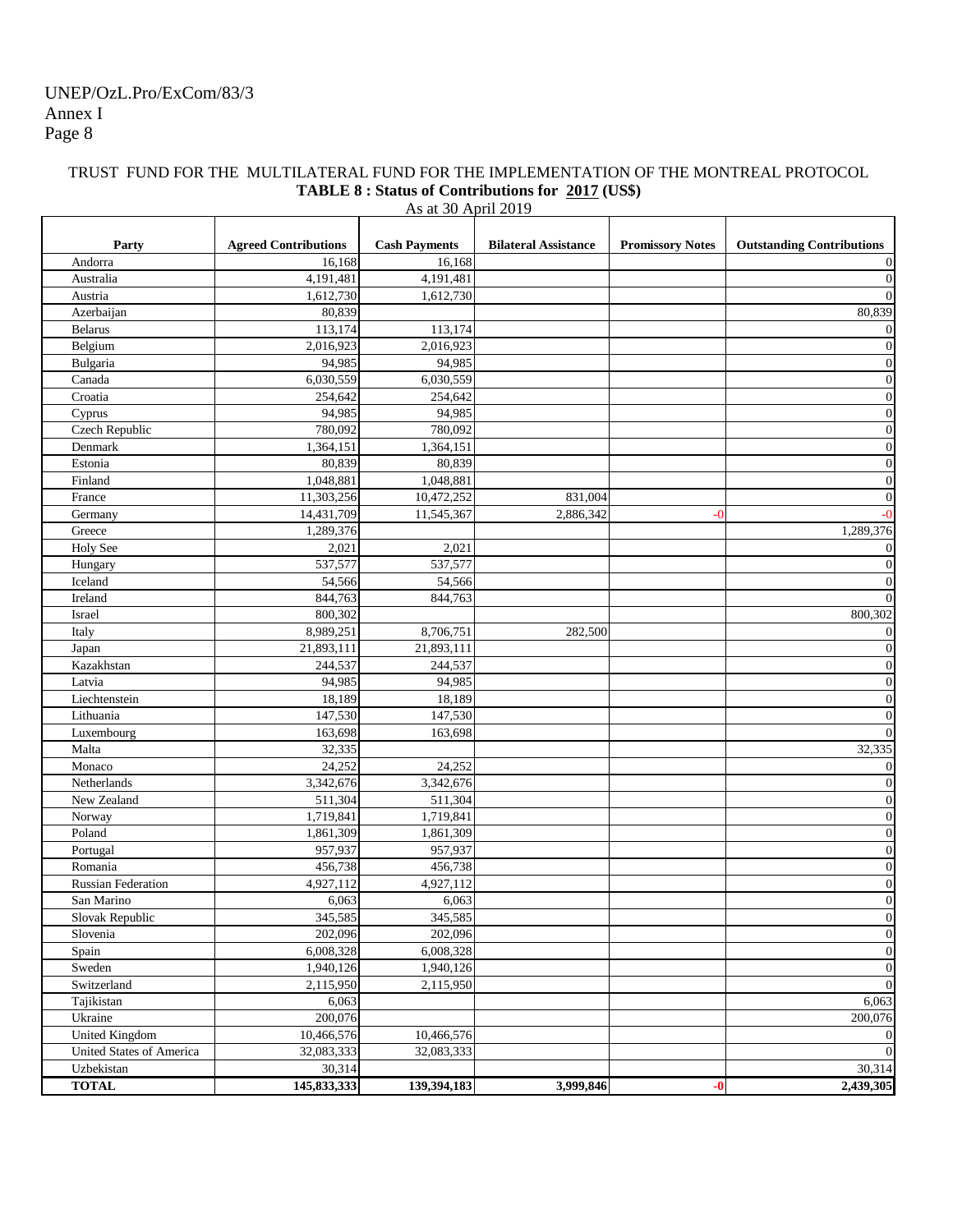### TRUST FUND FOR THE MULTILATERAL FUND FOR THE IMPLEMENTATION OF THE MONTREAL PROTOCOL **TABLE 9 : Status of Contributions for 2016 (US\$)**

| Party                           | <b>Agreed Contributions</b> | <b>Cash Payments</b> | <b>Bilateral Assistance</b> | <b>Promissory Notes</b> | <b>Outstanding Contributions</b> |
|---------------------------------|-----------------------------|----------------------|-----------------------------|-------------------------|----------------------------------|
| Andorra                         | 16,168                      | 16,168               |                             |                         | $\overline{0}$                   |
| Australia                       | 4,191,481                   | 4,191,481            |                             |                         | $\boldsymbol{0}$                 |
| Austria                         | 1,612,730                   | 1,612,730            |                             |                         | $\overline{0}$                   |
| Azerbaijan                      | 80,839                      |                      |                             |                         | 80,839                           |
| <b>Belarus</b>                  | 113,174                     | 113,174              |                             |                         | $\overline{0}$                   |
| Belgium                         | 2,016,923                   | 2,016,923            |                             |                         | $\boldsymbol{0}$                 |
| Bulgaria                        | 94,985                      | 94,985               |                             |                         | $\overline{0}$                   |
| Canada                          | 6,030,559                   | 6,030,559            |                             |                         | $\boldsymbol{0}$                 |
| Croatia                         | 254,642                     | 254,642              |                             |                         | $\boldsymbol{0}$                 |
| Cyprus                          | 94,985                      | 94,985               |                             |                         | $\boldsymbol{0}$                 |
| Czech Republic                  | 780,092                     | 780,092              |                             |                         | $\boldsymbol{0}$                 |
| Denmark                         | 1,364,151                   | 1,364,151            |                             |                         | $\overline{0}$                   |
| Estonia                         | 80,839                      | 80,839               |                             |                         | $\boldsymbol{0}$                 |
| Finland                         | 1,048,881                   | 1,048,881            |                             |                         | $\boldsymbol{0}$                 |
| France                          | 11,303,256                  | 11,018,799           | 284,457                     |                         | $-0$                             |
| Germany                         | 14,431,709                  | 11,545,367           | 2,886,342                   | -0                      | $-0$                             |
| Greece                          | 1,289,376                   |                      |                             |                         | 1,289,376                        |
| <b>Holy See</b>                 | 2,021                       | 2,021                |                             |                         | $\overline{0}$                   |
| Hungary                         | 537,577                     | 537,577              |                             |                         | $\boldsymbol{0}$                 |
| Iceland                         | 54,566                      | 54,566               |                             |                         | $\overline{0}$                   |
| Ireland                         | 844,763                     | 844,763              |                             |                         | $\overline{0}$                   |
| Israel                          | 800,302                     |                      |                             |                         | 800,302                          |
| Italy                           | 8,989,251                   | 7,463,801            | 1,525,450                   |                         | $\mathbf{0}$                     |
| Japan                           | 21,893,111                  | 21,753,838           | 139,273                     |                         | $\boldsymbol{0}$                 |
| Kazakhstan                      | 244,537                     | 244,537              |                             |                         | $\boldsymbol{0}$                 |
| Latvia                          | 94,985                      | 94,985               |                             |                         | $\boldsymbol{0}$                 |
| Liechtenstein                   | 18,189                      | 18,189               |                             |                         | $\mathbf{0}$                     |
| Lithuania                       | 147,530                     | 147,530              |                             |                         | $\boldsymbol{0}$                 |
| Luxembourg                      | 163,698                     | 163,698              |                             |                         | $\boldsymbol{0}$                 |
| Malta                           | 32,335                      | 32,335               |                             |                         | $\overline{0}$                   |
| Monaco                          | 24,252                      | 24,252               |                             |                         | $\boldsymbol{0}$                 |
| Netherlands                     | 3,342,676                   | 3,342,676            |                             |                         | $\overline{0}$                   |
| New Zealand                     | 511,304                     | 511,304              |                             |                         | $\boldsymbol{0}$                 |
| Norway                          | 1,719,841                   | 1,719,841            |                             |                         | $\overline{0}$                   |
| Poland                          | 1,861,309                   | 1,861,309            |                             |                         | $\overline{0}$                   |
| Portugal                        | 957,937                     | 957,937              |                             |                         | $\boldsymbol{0}$                 |
| Romania                         | 456,738                     | 456,738              |                             |                         | $\boldsymbol{0}$                 |
| <b>Russian Federation</b>       | 4,927,112                   | 4,260,436            | 666,676                     |                         | $\boldsymbol{0}$                 |
| San Marino                      | 6,063                       | 6,063                |                             |                         | $\boldsymbol{0}$                 |
| Slovak Republic                 | 345,585                     | 345,585              |                             |                         | $\boldsymbol{0}$                 |
| Slovenia                        | 202,096                     | 202,096              |                             |                         | $\overline{0}$                   |
| Spain                           | 6,008,328                   | 4,830,099            | 1,178,229                   |                         | $\overline{0}$                   |
| Sweden                          | 1,940,126                   | 1,940,126            |                             |                         | $\boldsymbol{0}$                 |
| Switzerland                     | 2,115,950                   |                      |                             |                         | $\overline{0}$                   |
|                                 | 6,063                       | 2,115,950            |                             |                         | 6,063                            |
| Tajikistan                      | 200,076                     |                      |                             |                         | 200,076                          |
| Ukraine                         |                             |                      |                             |                         |                                  |
| <b>United Kingdom</b>           | 10,466,576                  | 10,466,576           |                             |                         | $\overline{0}$                   |
| <b>United States of America</b> | 31,233,927                  | 31,233,927           |                             |                         | $\mathbf{0}$                     |
| Uzbekistan                      | 30,314                      |                      |                             |                         | 30,314                           |
| <b>TOTAL</b>                    | 144,983,927                 | 135,896,531          | 6,680,427                   | $-0$                    | 2,406,970                        |
| Disputed Contributions(*)       | 849,406                     |                      |                             |                         | 849,406                          |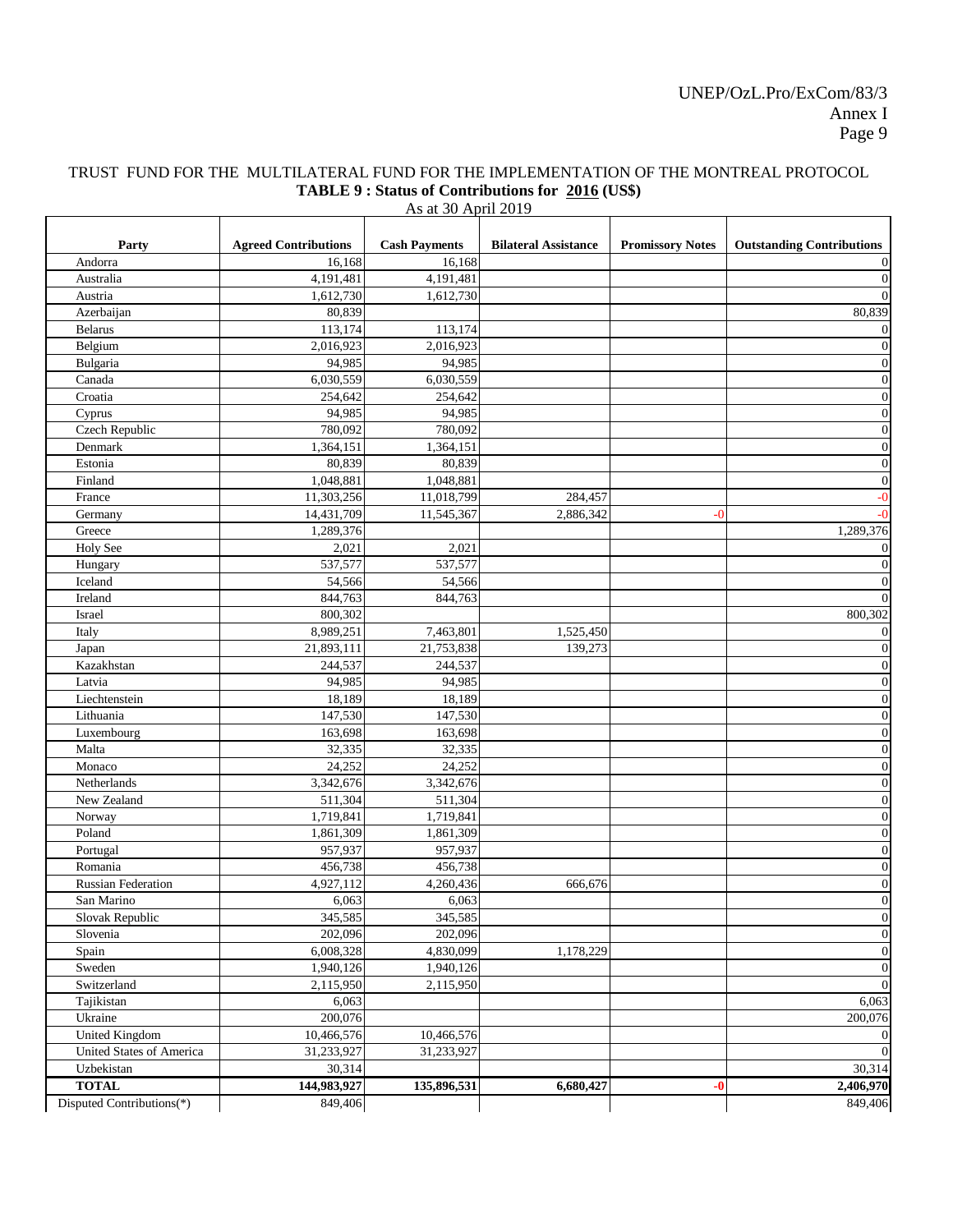|                                  |                             | $110 \text{ at } 501 \text{ H}$ |                             |                         |                                  |
|----------------------------------|-----------------------------|---------------------------------|-----------------------------|-------------------------|----------------------------------|
| Party                            | <b>Agreed Contributions</b> | <b>Cash Payments</b>            | <b>Bilateral Assistance</b> | <b>Promissory Notes</b> | <b>Outstanding Contributions</b> |
| Andorra                          | 16,168                      | 16,168                          |                             |                         |                                  |
| Australia                        | 4,191,481                   | 4,191,481                       |                             |                         |                                  |
| Austria                          | 1,612,730                   | 1,612,730                       |                             |                         |                                  |
| Azerbaijan                       | 80,839                      |                                 |                             |                         | 80,839                           |
| <b>Belarus</b>                   | 113,174                     |                                 |                             |                         | 113,174                          |
| Belgium                          | 2,016,923                   | 2,016,923                       |                             |                         |                                  |
| Bulgaria                         | 94,985                      | 94,985                          |                             |                         | $\theta$                         |
| Canada                           | 6,030,559                   | 6,030,559                       |                             |                         | $\Omega$                         |
| Croatia                          | 254,642                     | 254,642                         |                             |                         |                                  |
| Cyprus                           | 94,985                      | 94,985                          |                             |                         | $\Omega$                         |
| <b>Czech Republic</b>            | 780,092                     | 780,092                         |                             |                         | $\theta$                         |
| Denmark                          | 1,364,151                   | 1,364,151                       |                             |                         | 0                                |
| Estonia                          | 80,839                      | 80,839                          |                             |                         | 0                                |
| Finland                          | 1,048,881                   | 1,048,881                       |                             |                         | $\Omega$                         |
| France                           | 11,303,256                  | 11,257,491                      | 45,765                      |                         | $\theta$                         |
| Germany                          | 14,431,709                  | 11,545,367                      | 2,886,342                   |                         |                                  |
| Greece                           | 1,289,376                   |                                 |                             |                         | 1,289,376                        |
| Holy See                         | 2,021                       | 2,021                           |                             |                         |                                  |
| Hungary                          | 537,577                     | 537,577                         |                             |                         |                                  |
| Iceland                          | 54,566                      | 54,566                          |                             |                         |                                  |
| Ireland                          | 844,763                     | 844,763                         |                             |                         |                                  |
| Israel                           | 800,302                     |                                 |                             |                         | 800,302                          |
| Italy                            | 8,989,251                   | 8,706,751                       | 282,500                     |                         |                                  |
| Japan                            | 21,893,111                  | 21,712,311                      | 180,800                     |                         | $\theta$                         |
| Kazakhstan                       | 244,537                     | 244,537                         |                             |                         | $\Omega$                         |
| Latvia                           | 94,985                      | 94,985                          |                             |                         | 0                                |
| Liechtenstein                    | 18,189                      | 18,189                          |                             |                         | 0                                |
| Lithuania                        | 147,530                     | 147,530                         |                             |                         | $\Omega$                         |
| Luxembourg                       | 163,698                     | 163,698                         |                             |                         | $\Omega$                         |
| Malta                            | 32,335                      | 32,335                          |                             |                         | $\Omega$                         |
| Monaco                           | 24,252                      | 24,252                          |                             |                         | $\overline{0}$                   |
| $\overline{\text{N}}$ etherlands | 3,342,676                   | 3,342,676                       |                             |                         | $\boldsymbol{0}$                 |
| New Zealand                      | 511,304                     | 511,304                         |                             |                         | $\mathbf{0}$                     |
| Norway                           | 1,719,841                   | 1,719,841                       |                             |                         | $\boldsymbol{0}$                 |
| Poland                           | 1,861,309                   | 1,861,309                       |                             |                         | $-0$                             |
| Portugal                         | 957,937                     | 957,937                         |                             |                         | $\boldsymbol{0}$                 |
| Romania                          | 456,738                     | 456,738                         |                             |                         | $\mathbf{0}$                     |
| <b>Russian Federation</b>        | 4,927,112                   | 4,927,112                       |                             |                         | $-0$                             |
| San Marino                       | 6,063                       | 6,063                           |                             |                         | $\mathbf{0}$                     |
| Slovak Republic                  | 345,585                     | 345,585                         |                             |                         | $-0$                             |
| Slovenia                         | 202,096                     | 202,096                         |                             |                         | $\boldsymbol{0}$                 |
| Spain                            | 6,008,328                   | 6,008,328                       |                             |                         | $\boldsymbol{0}$                 |
| Sweden                           | 1,940,126                   | 1,940,126                       |                             |                         | $\mathbf{0}$                     |
| Switzerland                      | 2,115,950                   | 2,115,950                       |                             |                         | $\Omega$                         |
| Tajikistan                       | 6,063                       |                                 |                             |                         | 6,063                            |
| Ukraine                          | 200,076                     |                                 |                             |                         | 200,076                          |
| <b>United Kingdom</b>            | 10,466,576                  | 10,466,576                      |                             |                         |                                  |
| <b>United States of America</b>  | 31,631,269                  | 31,631,269                      |                             |                         |                                  |
| Uzbekistan                       | 30,314                      |                                 |                             |                         | 30,314                           |
| <b>TOTAL</b>                     | 145,381,269                 | 139,465,721                     | 3,395,407                   |                         | 2,520,142                        |
| Disputed Contributions(*)        | 452,064                     |                                 |                             |                         | 452,064                          |
| <b>TOTAL</b>                     | 145,833,333                 | 139,465,721                     | 3,395,407                   |                         | 2,972,206                        |
|                                  |                             |                                 |                             |                         |                                  |

# Annex I Page 10 UNEP/OzL.Pro/ExCom/83/3

(\*) Additional amount on disputed contributions relating to the United States of America.

### TRUST FUND FOR THE MULTILATERAL FUND FOR THE IMPLEMENTATION OF THE MONTREAL PROTOCOL **TABLE 10 : Status of Contributions for 2015 (US\$)** As at 30 April 2019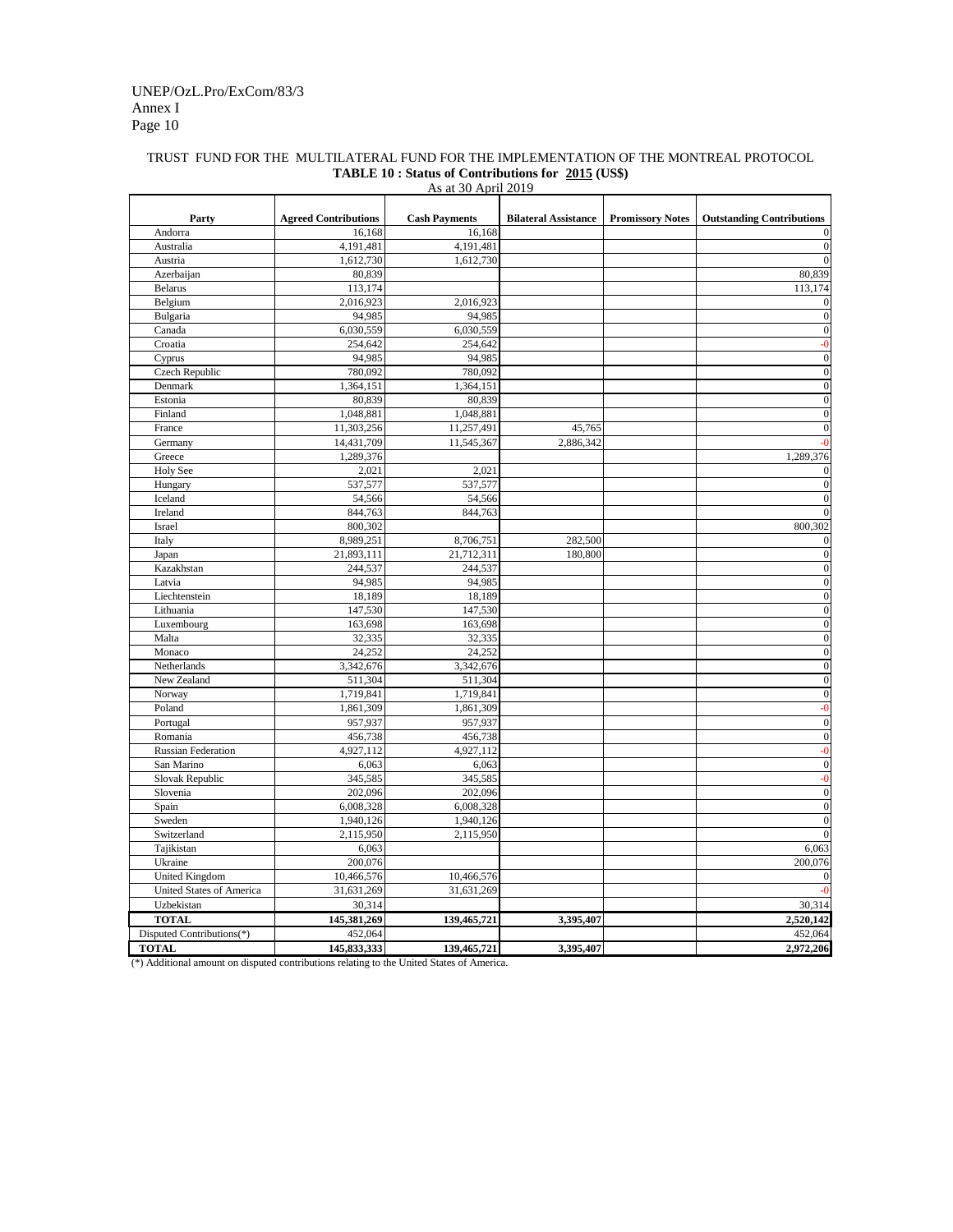|                           | <b>Agreed Contributions</b> | $110 \text{ at } 501 \text{ p}$<br><b>Cash Payments</b> | <b>Bilateral Assistance</b> | <b>Promissory Notes</b> | <b>Outstanding Contributions</b> |
|---------------------------|-----------------------------|---------------------------------------------------------|-----------------------------|-------------------------|----------------------------------|
| Party<br>Andorra          | 35,720                      | 35,787                                                  | $\theta$                    | $\Omega$                | $-67$                            |
| Australia                 | 9,863,697                   | 9,863,697                                               | $\theta$                    |                         |                                  |
| Austria                   | 4,342,476                   | 4,342,476                                               | $\overline{0}$              |                         |                                  |
| Azerbaijan                | 76,542                      | $\Omega$                                                | $\overline{0}$              | 0                       | 76,542                           |
| <b>Belarus</b>            | 214,317                     | $\Omega$                                                | $\overline{0}$              | 0                       | 214,317                          |
| Belgium                   | 5,485,501                   | 5,485,501                                               | $\overline{0}$              |                         |                                  |
| Bulgaria                  | 193,906                     | 193,906                                                 | $\overline{0}$              |                         | $\Omega$                         |
| Canada                    | 16,364,653                  | 16,364,653                                              | $\overline{0}$              |                         |                                  |
| Croatia                   | 164,729                     | 164,729                                                 | $\overline{0}$              |                         |                                  |
| Cyprus                    | 234,728                     | 234,728                                                 | $\mathbf{0}$                | 0                       | 0                                |
| Czech Republic            | 1,780,874                   | 1,780,874                                               | $\mathbf{0}$                | ∩                       | $\Omega$                         |
| Denmark                   | 3,755,655                   | 3,755,655                                               | $\overline{0}$              |                         |                                  |
| Estonia                   | 204,112                     | 204,112                                                 | $\overline{0}$              |                         |                                  |
| Finland                   | 2,888,180                   | 2,888,180                                               | $\Omega$                    | 0                       |                                  |
| France                    | 31,244,394                  | 30,205,709                                              | 1,038,685                   | 0                       |                                  |
| Germany                   | 40,914,185                  | 32,731,348                                              | 8,182,837                   |                         | 0                                |
| Greece                    | 3,526,029                   | 580,000                                                 | $\Omega$                    |                         | 2,946,029                        |
|                           |                             |                                                         |                             |                         |                                  |
| <b>Holy See</b>           | 5,103<br>1,484,912          | 5,103<br>1,484,912                                      | $\Omega$<br>$\theta$        |                         |                                  |
| Hungary<br>Iceland        | 214,317                     | 214,317                                                 | $\overline{0}$              | ∩                       |                                  |
|                           |                             |                                                         |                             |                         |                                  |
| Ireland                   | 2,541,190                   | 2,541,190<br>$\Omega$                                   | $\theta$<br>$\theta$        | 0                       | 1,959,472                        |
| Israel                    | 1,959,472                   |                                                         |                             |                         |                                  |
| Italy                     | 25,508,856                  | 24,700,925                                              | 807,931                     | 0                       |                                  |
| Japan<br>Kazakhstan       | 63,937,981                  | 62,379,038                                              | 1,558,944                   | 0                       |                                  |
|                           | 128,906                     | 128,906                                                 | 0                           | 0                       | 0                                |
| Latvia                    | 193,906                     | 193,906                                                 | $\overline{0}$              |                         |                                  |
| Liechtenstein             | 45,925                      | 45,925                                                  | $\theta$                    |                         |                                  |
| Lithuania                 | 331,681                     | 331,680                                                 | $\overline{0}$              |                         |                                  |
| Luxembourg                | 459,251                     | 459,251                                                 | $\overline{0}$              | 0                       | 0                                |
| Malta                     | 86,747                      | 86,747                                                  | $\mathbf{0}$                | $\Omega$                | $\Omega$                         |
| Monaco                    | 15,308                      | 15,308                                                  | $\mathbf{0}$                | 0                       | $\Omega$                         |
| Netherlands               | 9,465,679                   | 9,465,679                                               | $\boldsymbol{0}$            | $\boldsymbol{0}$        |                                  |
| New Zealand               | 1,393,062                   | 1,393,062                                               | $\mathbf{0}$                | 0                       | $\theta$                         |
| Norway                    | 4,444,532                   | 4,444,532                                               | $\boldsymbol{0}$            | 0                       | $\Omega$                         |
| Poland                    | 4,225,112                   | 4,225,112                                               | $\boldsymbol{0}$            |                         | $\Omega$                         |
| Portugal                  | 2,607,527                   | 2,607,528                                               | $\boldsymbol{0}$            |                         | $-1$                             |
| Romania                   | 903,194                     | 903,194                                                 | $\boldsymbol{0}$            | 0                       |                                  |
| <b>Russian Federation</b> | 8,174,672                   | 5,449,782                                               | $\boldsymbol{0}$            | 0                       | 2,724,891                        |
| San Marino                | 15,308                      | 15,308                                                  | $\mathbf{0}$                | 0                       |                                  |
| Slovak Republic           | 724,596                     | 724,596                                                 | $\mathbf{0}$                |                         | $\Omega$                         |
| Slovenia                  | 525,588                     | 525,588                                                 | $\theta$                    |                         | 0                                |
| Spain                     | 16,211,570                  | 15,320,620                                              | 890,950                     |                         | $\Omega$                         |
| Sweden                    | 5,429,370                   | 5,429,370                                               | 0                           | 0                       |                                  |
| Switzerland               | 5,766,155                   | 5,766,155                                               | $\boldsymbol{0}$            | 0                       |                                  |
| Tajikistan                | 10,206                      | $\Omega$                                                | $\boldsymbol{0}$            |                         | 10,206                           |
| Ukraine                   | 443,943                     |                                                         | $\mathbf{0}$                |                         | 443,943                          |
| <b>United Kingdom</b>     | 33,698,837                  | 33,698,837                                              | $\overline{0}$              |                         |                                  |
| United States of America  | 84,522,090                  | 84,522,090                                              | 0                           |                         |                                  |
| Uzbekistan                | 51,028                      | $\Omega$                                                | $\Omega$                    | 0                       | 51,028                           |
| <b>TOTAL</b>              | 396,815,725                 | 375,910,017                                             | 12,479,347                  | $\bf{0}$                | 8,426,361                        |
| Disputed Contributions(*) | 3,477,910                   |                                                         |                             |                         | 3,477,910                        |
| <b>TOTAL</b>              | 400,293,635                 | 375,910,017                                             | 12,479,347                  | 0                       | 11,904,271                       |

(\*) Additional amount on disputed contributions relating to the United States of America.

### TRUST FUND FOR THE MULTILATERAL FUND FOR THE IMPLEMENTATION OF THE MONTREAL PROTOCOL **TABLE 11 : Status of Contributions for 2012 - 2014 (US\$)** As at 30 April 2019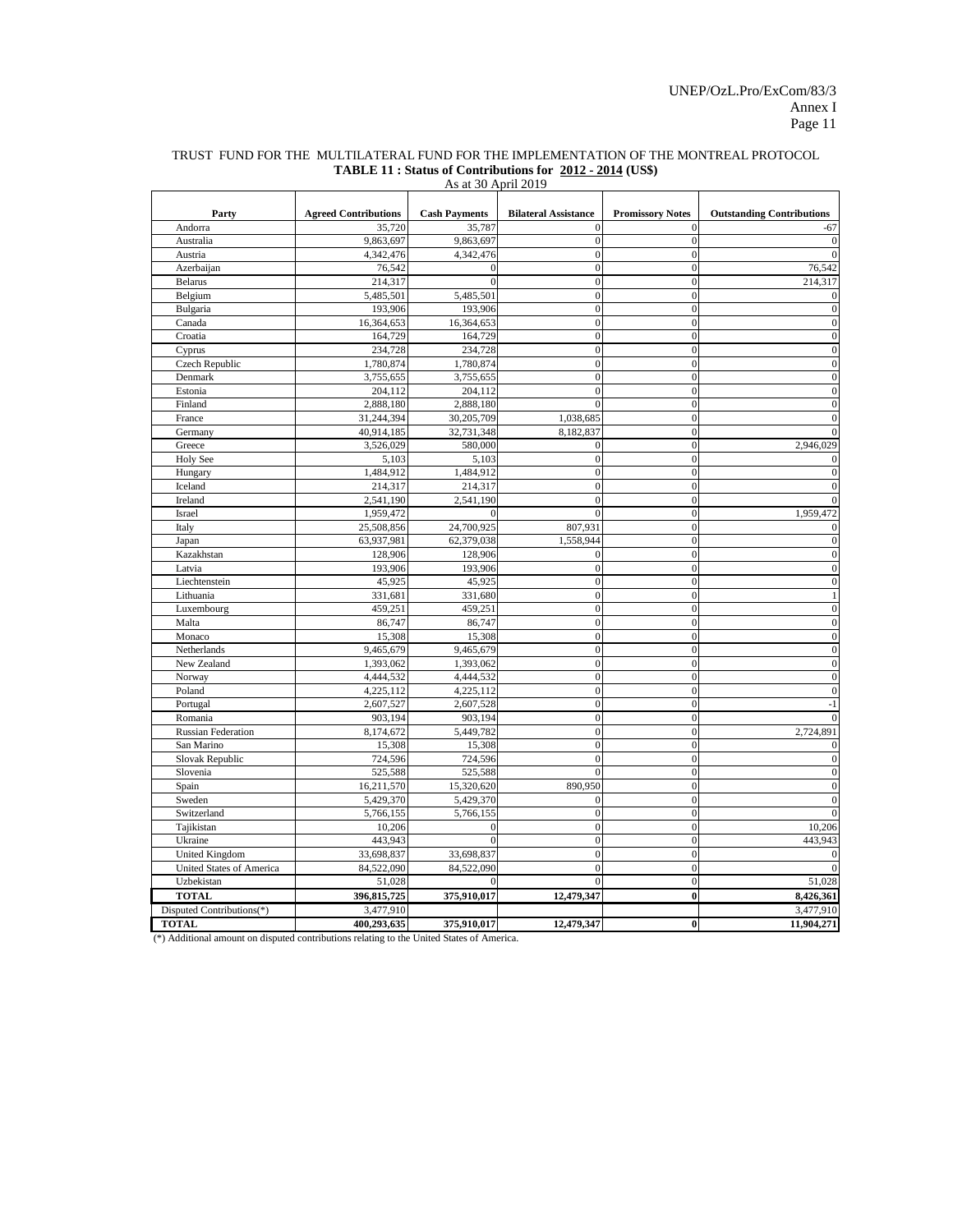|                                                                                          |                                       |                                | <b>Bilateral Assistance</b> |                         |                                       |
|------------------------------------------------------------------------------------------|---------------------------------------|--------------------------------|-----------------------------|-------------------------|---------------------------------------|
| Party<br>Andorra                                                                         | <b>Agreed Contributions</b><br>11,907 | <b>Cash Payments</b><br>11,907 |                             | <b>Promissory Notes</b> | <b>Outstanding Contributions</b><br>0 |
| Australia                                                                                | 3,287,899                             | 3,287,899                      |                             |                         | $\theta$                              |
| Austria                                                                                  | 1,447,492                             | 1,447,492                      |                             |                         | $\Omega$                              |
|                                                                                          |                                       |                                |                             |                         |                                       |
| Azerbaijan<br><b>Belarus</b>                                                             | 25,514<br>71,439                      |                                |                             |                         | 25,514                                |
|                                                                                          |                                       |                                |                             |                         | 71,439                                |
| Belgium                                                                                  | 1,828,500                             | 1,828,500                      |                             |                         | $\theta$                              |
| Bulgaria                                                                                 | 64,635                                | 64,635                         |                             |                         | $\mathbf{0}$                          |
| Canada                                                                                   | 5,454,884                             | 5,454,884                      |                             |                         | (0)                                   |
| Croatia                                                                                  | 164,729                               | 164,729                        |                             |                         | $\Omega$                              |
| Cyprus                                                                                   | 78,243                                | 78,243                         |                             |                         | $\overline{0}$                        |
| <b>Czech Republic</b>                                                                    | 593,625                               | 593,625                        |                             |                         | $\boldsymbol{0}$                      |
| Denmark                                                                                  | 1,251,885                             | 1,251,885                      |                             |                         | $\theta$                              |
| Estonia                                                                                  | 68,037                                | 68,037                         |                             |                         | $\theta$                              |
| Finland                                                                                  | 962,727                               | 962,727                        |                             |                         | $\Omega$                              |
| France                                                                                   | 10,414,798                            | 9,755,199                      | 659,599                     |                         | (0)                                   |
| Germany                                                                                  | 13,638,062                            | 5,455,225                      | 2,688,494                   | $-0$                    | 5,494,343                             |
| Greece                                                                                   | 1,175,343                             |                                |                             |                         | 1,175,343                             |
| <b>Holy See</b>                                                                          | 1,701                                 | 1,701                          |                             |                         |                                       |
| Hungary                                                                                  | 494,971                               | 494,971                        |                             |                         | $\Omega$                              |
| Iceland                                                                                  | 71,439                                | 71,439                         |                             |                         | 0                                     |
| Ireland                                                                                  | 847,063                               | 847,063                        |                             |                         |                                       |
| Israel                                                                                   | 653,157                               |                                |                             |                         | 653,157                               |
| Italy                                                                                    | 8,502,952                             | 7,762,821                      | 740,131                     |                         | (0)                                   |
| Japan                                                                                    | 21,312,660                            | 21,193,682                     | 118,979                     |                         | $\theta$                              |
| Kazakhstan                                                                               | 128,906                               | 128,906                        |                             |                         | (0)                                   |
| Latvia                                                                                   | 64,635                                | 64,635                         |                             |                         | $\mathbf{0}$                          |
| Liechtenstein                                                                            | 15,308                                | 15,308                         |                             |                         | $\mathbf{0}$                          |
| Lithuania                                                                                | 110,560                               | 110,560                        |                             |                         | $\boldsymbol{0}$                      |
| Luxembourg                                                                               | 153,084                               | 153,084                        |                             |                         | $\theta$                              |
| Malta                                                                                    | 28,916                                | 28,916                         |                             |                         | $\theta$                              |
| Monaco                                                                                   | 5,103                                 | 5,103                          |                             |                         | $\overline{0}$                        |
| Netherlands                                                                              | 3,155,226                             | 3,155,226                      |                             |                         | $\boldsymbol{0}$                      |
| New Zealand                                                                              | 464,354                               | 464,354                        |                             |                         | $\overline{0}$                        |
| Norway                                                                                   | 1,481,511                             | 1,481,511                      |                             |                         | $\boldsymbol{0}$                      |
| Poland                                                                                   | 1,408,371                             | 1,408,371                      |                             |                         | $\mathbf{0}$                          |
| Portugal                                                                                 | 869,176                               | 869,176                        |                             |                         | (0)                                   |
| Romania                                                                                  | 301,065                               | 301,065                        |                             |                         | (0)                                   |
| <b>Russian Federation</b>                                                                | 2,724,891                             | 2,724,891                      |                             |                         | $\mathbf{0}$                          |
| San Marino                                                                               | 5,103                                 | 5,103                          |                             |                         | $\overline{0}$                        |
| Slovak Republic                                                                          | 241,532                               | 241,532                        |                             |                         | $\mathbf{0}$                          |
| Slovenia                                                                                 | 175,196                               | 175,196                        |                             |                         | $\boldsymbol{0}$                      |
| Spain                                                                                    | 5,403,857                             | 5,403,857                      |                             |                         | $\boldsymbol{0}$                      |
| Sweden                                                                                   | 1,809,790                             | 1,809,790                      |                             |                         | $\theta$                              |
| Switzerland                                                                              | 1,922,052                             | 1,922,052                      |                             |                         | $\Omega$                              |
| Tajikistan                                                                               | 3,402                                 |                                |                             |                         | 3,402                                 |
| Ukraine                                                                                  | 147,981                               |                                |                             |                         | 147,981                               |
| <b>United Kingdom</b>                                                                    | 11,232,946                            | 11,232,946                     |                             |                         |                                       |
| <b>United States of America</b>                                                          | 28,619,010                            | 28,619,010                     |                             |                         |                                       |
| Uzbekistan                                                                               | 17,009                                |                                |                             |                         | 17,009                                |
| <b>TOTAL</b>                                                                             | 132,912,645                           | 121, 117, 254                  | 4,207,203                   | (0)                     | 7,588,188                             |
| Disputed Contributions(*)                                                                | 714,323                               |                                |                             |                         | 714,323                               |
| <b>TOTAL</b>                                                                             | 133,626,968                           | 121, 117, 254                  | 4,207,203                   | $\boldsymbol{0}$        | 8,302,512                             |
| (*) Additional amount on disputed contributions relating to the United States of America |                                       |                                |                             |                         |                                       |

# Annex I Page 12 UNEP/OzL.Pro/ExCom/83/3

(\*) Additional amount on disputed contributions relating to the United States of America.

### TRUST FUND FOR THE MULTILATERAL FUND FOR THE IMPLEMENTATION OF THE MONTREAL PROTOCOL **TABLE 12 : Status of Contributions for 2014 (US\$)** As at 30 April 2019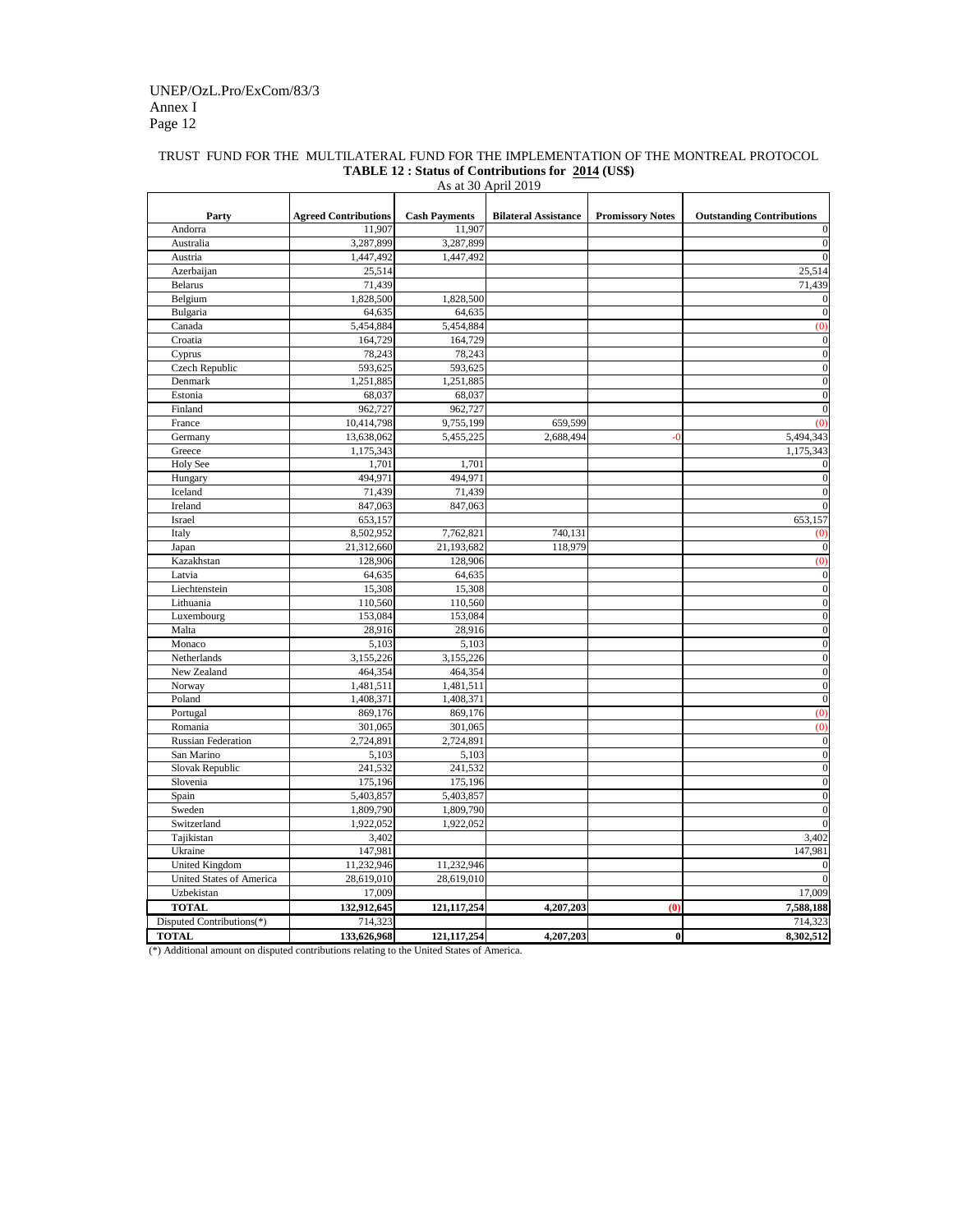# TRUST FUND FOR THE MULTILATERAL FUND FOR THE IMPLEMENTATION OF THE MONTREAL PROTOCOL **TABLE 13 : Status of Contributions for 2013 (US\$)**

As at 30 April 2019

| Party                           | <b>Agreed Contributions</b> | <b>Cash Payments</b> | <b>Bilateral Assistance</b> | <b>Promissory Notes</b> | <b>Outstanding Contributions</b>     |
|---------------------------------|-----------------------------|----------------------|-----------------------------|-------------------------|--------------------------------------|
| Andorra                         | 11,907                      | 11,907               |                             |                         | $\boldsymbol{0}$                     |
| Australia                       | 3,287,899                   | 3,287,899            |                             |                         | $\boldsymbol{0}$                     |
| Austria                         | 1,447,492                   | 1,447,492            |                             |                         | $\overline{0}$                       |
| Azerbaijan                      | 25,514                      |                      |                             |                         | 25,514                               |
| <b>Belarus</b>                  | 71,439                      |                      |                             |                         | 71,439                               |
| Belgium                         | 1,828,500                   | 1,828,500            |                             |                         | $\boldsymbol{0}$                     |
| Bulgaria                        | 64,635                      | 64,635               |                             |                         | $\overline{0}$<br>$\boldsymbol{0}$   |
| Canada<br>Croatia               | 5,454,884<br>$\theta$       | 5,454,884            |                             |                         |                                      |
|                                 |                             |                      |                             |                         |                                      |
| Cyprus                          | 78,243                      | 78,243               |                             |                         | $\overline{0}$                       |
| Czech Republic<br>Denmark       | 593,625<br>1,251,885        | 593,625<br>1,251,885 |                             |                         | $\boldsymbol{0}$<br>$\boldsymbol{0}$ |
| Estonia                         | 68,037                      | 68,037               |                             |                         | $\boldsymbol{0}$                     |
| Finland                         | 962,727                     | 962,727              |                             |                         | $\boldsymbol{0}$                     |
| France                          | 10,414,798                  | 10,324,398           | 90,400                      |                         | $\overline{0}$                       |
| Germany                         | 13,638,062                  | 13,638,062           | 2,766,731                   |                         | (2,766,731)                          |
| Greece                          | 1,175,343                   |                      |                             |                         | 1,175,343                            |
| <b>Holy See</b>                 | 1,701                       | 1,701                |                             |                         | $\overline{0}$                       |
| Hungary                         | 494,971                     | 494,971              |                             |                         | $\mathbf{0}$                         |
| Iceland                         | 71,439                      | 71,439               |                             |                         | $\overline{0}$                       |
| Ireland                         | 847,063                     | 847,063              |                             |                         | $\boldsymbol{0}$                     |
| Israel                          | 653,157                     |                      |                             |                         | 653,157                              |
| Italy                           | 8,502,952                   | 8,502,952            |                             |                         | $\boldsymbol{0}$                     |
| Japan                           | 21,312,660                  | 21,312,660           |                             |                         | $\boldsymbol{0}$                     |
| Kazakhstan                      | $\Omega$                    | $\Omega$             |                             |                         | $\boldsymbol{0}$                     |
| Latvia                          | 64,635                      | 64,635               |                             |                         | $\boldsymbol{0}$                     |
| Liechtenstein                   | 15,308                      | 15,308               |                             |                         | $\boldsymbol{0}$                     |
| Lithuania                       | 110,560                     | 110,560              |                             |                         | $\boldsymbol{0}$                     |
| Luxembourg                      | 153,084                     | 153,084              |                             |                         | $\boldsymbol{0}$                     |
| Malta                           | 28,916                      | 28,916               |                             |                         | $\boldsymbol{0}$                     |
| Monaco                          | 5,103                       | 5,103                |                             |                         | $\overline{0}$                       |
| Netherlands                     | 3,155,226                   | 3,155,226            |                             |                         | $\overline{0}$                       |
| New Zealand                     | 464,354                     | 464,354              |                             |                         | $\boldsymbol{0}$                     |
| Norway                          | 1,481,511                   | 1,481,511            |                             |                         | $\boldsymbol{0}$                     |
| Poland                          | 1,408,371                   | 1,408,371            |                             |                         | $\boldsymbol{0}$                     |
| Portugal                        | 869,176                     | 869,176              |                             |                         | (0)                                  |
| Romania                         | 301,065                     | 301,065              |                             |                         | $\boldsymbol{0}$                     |
| <b>Russian Federation</b>       | 2,724,891                   | 2,724,891            |                             |                         | $\boldsymbol{0}$                     |
| San Marino                      | 5,103                       | 5,103                |                             |                         | $\boldsymbol{0}$                     |
| Slovak Republic                 | 241,532                     | 241,532              |                             |                         | $\boldsymbol{0}$                     |
| Slovenia                        | 175,196                     | 175,196              |                             |                         | $\boldsymbol{0}$                     |
| Spain                           | 5,403,857                   | 5,403,857            |                             |                         | $\boldsymbol{0}$                     |
| Sweden                          | 1,809,790                   | 1,809,790            |                             |                         | $\boldsymbol{0}$                     |
| Switzerland                     | 1,922,052                   | 1,922,052            |                             |                         | $\overline{0}$                       |
| Tajikistan                      | 3,402                       |                      |                             |                         | 3,402                                |
| Ukraine                         | 147,981                     |                      |                             |                         | 147,981                              |
| <b>United Kingdom</b>           | 11,232,946                  | 11,232,946           |                             |                         | $\boldsymbol{0}$                     |
| <b>United States of America</b> | 28,364,323                  | 28,364,323           |                             |                         | $\overline{0}$                       |
| Uzbekistan                      | 17,009                      |                      |                             |                         | 17,009                               |
| <b>TOTAL</b>                    | 132,364,323                 | 130,180,077          | 2,857,131                   |                         | (672, 885)                           |
| Disputed Contributions(*)       | 969,010                     |                      |                             |                         | 969,010                              |
| <b>TOTAL</b>                    | 133, 333, 333               | 130,180,077          | 2,857,131                   |                         | 296,125                              |

(\*) Additional amount on disputed contributions relating to the United States of America.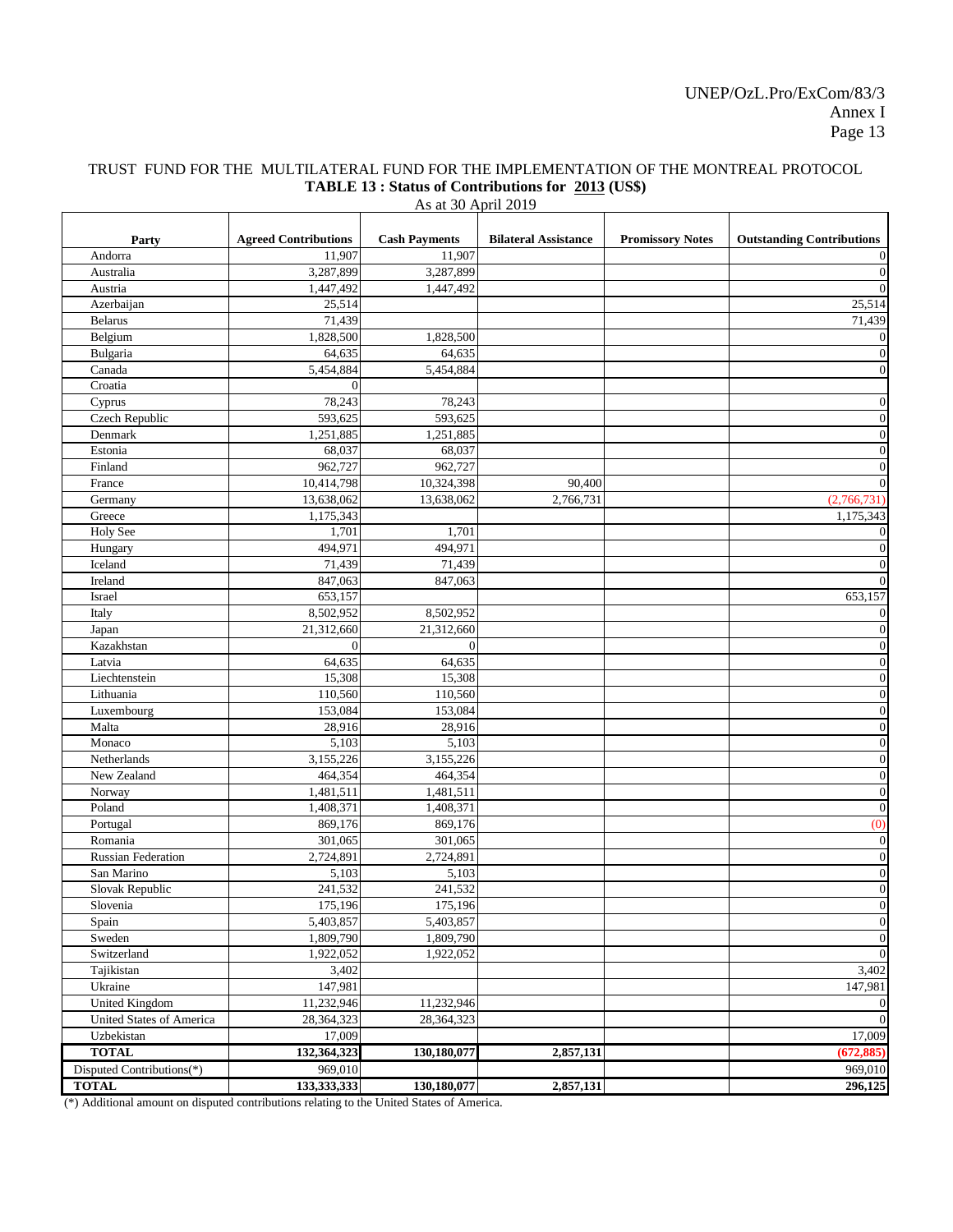|                      |              |            |                 |                    |                     | Table 14: 2004-2019 Ledger of Promissory Notes as at 30 April 2019 |                  |                  |                                   |                    |                                |                                |
|----------------------|--------------|------------|-----------------|--------------------|---------------------|--------------------------------------------------------------------|------------------|------------------|-----------------------------------|--------------------|--------------------------------|--------------------------------|
|                      |              |            | <b>RECEIPTS</b> |                    |                     |                                                                    |                  |                  |                                   | <b>ENCASHMENTS</b> |                                |                                |
| Date of Submission a | Year of      | Country of | P/Note code     | Denomination/ Type | Amount (in Original | Note Value in USD per                                              | Date of transfer | Agency           | <b>Transfer amount in Origina</b> | Date of            | <b>Actual Encashment value</b> | Gain /(Loss) to intended value |
|                      | contribution | Origin     |                 | of currency        | denomination)       | <b>UNEP</b>                                                        |                  |                  | denomination                      | Encashment         | (USD)                          | (USD)                          |
|                      | 2004 - 2012  | Canada     |                 | Can\$              | 37,801,368.39       | 31,377,892.52                                                      |                  |                  | 37,822,572.11                     | $2005 - 2012$      | 34,479,816.33                  | 3,101,923.81                   |
|                      | 2004 - 2012  | France     |                 | Euro               | 70,874,367.37       | 87,584,779.29                                                      |                  |                  | 70,874,367.37 2006 - 2013         |                    | 93,273,116.31                  | 5,688,337.02                   |
| Dec.2013             | 2013         | France     |                 | Euro               | 7,436,663.95        | 10,324,398.10                                                      |                  | <b>TREASURER</b> | 7,436,663.95                      | 2015-09-17         | 8,384,678.22                   | 1,939,719.88                   |
|                      | 2014         | France     |                 | Euro               | 7,026,669.91        | 9,755,199.00                                                       |                  | TREASURER        | 7,026,669.91                      | 2015-09-17         | 7,922,730.75                   | 1,832,468.25                   |
|                      |              |            |                 |                    |                     | 20,079,597.10                                                      |                  |                  |                                   |                    |                                |                                |
|                      |              |            |                 |                    |                     |                                                                    |                  |                  |                                   |                    |                                |                                |
|                      |              |            |                 |                    |                     |                                                                    |                  |                  |                                   |                    |                                |                                |
| 2004-08-09           | 2004         | Germany    | BU 104 1006 01  | US\$               | 18,914,439.57       | 18,914,439.57                                                      |                  |                  |                                   |                    |                                |                                |
|                      |              |            |                 |                    |                     |                                                                    | 2005-08-03       | TREASURER        | 6,304,813.19                      | 2005-08-0          | 6,304,813.19                   |                                |
|                      |              |            |                 |                    |                     |                                                                    | 2006-08-11       | TREASURER        | 6,304,813.19                      | 2006-08-11         | 6,304,813.19                   |                                |
|                      |              |            |                 |                    |                     |                                                                    | 2007-02-16       | TREASURER        | 3,152,406.60                      | 2007-02-16         | 3,152,406.60                   |                                |
|                      |              |            |                 |                    |                     |                                                                    |                  |                  |                                   |                    |                                | $\sim$                         |
|                      |              |            |                 |                    |                     |                                                                    | 2007-08-10       | TREASURER        | 3,152,406.60                      | 2007-08-1          | 3,152,406.60                   |                                |
|                      |              |            |                 |                    |                     |                                                                    |                  |                  | 18,914,439.57                     |                    | 18,914,439.58                  |                                |
| 2005-07-08           | 2005         | Germany    | BU 105 1003 01  | US\$               | 7,565,775.83        | 7,565,775.83                                                       |                  |                  |                                   |                    |                                |                                |
|                      |              |            |                 |                    |                     |                                                                    | 2006-04-18       | TREASURER        | 1,260,962.64                      | 2006-04-18         | 1,260,962.64                   | $\sim$                         |
|                      |              |            |                 |                    |                     |                                                                    | 2006-08-11       | TREASURER        | 1,260,962.64                      | 2006-08-11         | 1,260,962.64                   | $\sim$                         |
|                      |              |            |                 |                    |                     |                                                                    | 2007-02-16       | TREASURER        | 1,260,962.64                      | 2007-02-16         | 1,260,962.64                   |                                |
|                      |              |            |                 |                    |                     |                                                                    | 2007-08-10       | TREASURER        | 1,260,962.64                      | 2007-08-10         | 1,260,962.64                   | $\sim$                         |
|                      |              |            |                 |                    |                     |                                                                    | 2008-02-12       | TREASURER        | 1,260,962.64                      | 2008-02-12         | 1,260,962.64                   | $\sim$                         |
|                      |              |            |                 |                    |                     |                                                                    | 2008-08-12       | TREASURER        | 1,260,962.63                      | 2008-08-12         | 1,260,962.64                   |                                |
|                      |              |            |                 |                    |                     |                                                                    |                  |                  | 7,565,775.83                      |                    | 7,565,775.83                   |                                |
| 2006-05-10           | 2006         | Germany    | BU 106 1004 01  | Euro               | 11,662,922.38       | 14,473,718.52                                                      |                  |                  |                                   |                    |                                |                                |
|                      |              |            |                 |                    |                     | 2,412,286.41                                                       | 2007-02-28       | TREASURER        | 1,943,820.40                      | 2007-02-2          | 2,558,067.65                   | 145,781.24                     |
|                      |              |            |                 |                    |                     | 2,412,286.41                                                       | 2007-08-10       | TREASURER        | 1,943,820.40                      | 2007-08-10         | 2,681,305.85                   | 269,019.44                     |
|                      |              |            |                 |                    |                     | 2,412,286.42                                                       | 2008-02-12       | TREASURER        | 1,943,820.40                      | 2008-02-12         | 2,821,066.54                   | 408,780.12                     |
|                      |              |            |                 |                    |                     | 2,412,286.42                                                       | 2008-08-12       | TREASURER        | 1,943,820.40                      | 2008-08-12         | 2,930,114.87                   | 517,828.45                     |
|                      |              |            |                 |                    |                     | 2,412,286.42                                                       | 2009-02-17       | TREASURER        | 1,943,820.40                      | 2009-02-1          | 2,492,560.89                   | 80,274.47                      |
|                      |              |            |                 |                    |                     | 2,412,286.44                                                       | 2009-08-12       | TREASURER        | 1,943,820.38                      | 2009-08-12         | 2,760,613.72                   | 348,327.28                     |
|                      |              |            |                 |                    |                     |                                                                    |                  |                  | 11,662,922.38                     |                    | 11,662,922.38                  |                                |
| 2007-07-23           | 2007         | Germany    | BU 107 1006 01  | Euro               | 11,662,922.38       | 14,473,718.52                                                      |                  |                  |                                   |                    |                                |                                |
|                      |              |            |                 |                    |                     | 2.412.286.42                                                       | 2008-02-12       |                  | 1.943.820.40                      | 2008-02-12         | 2.821.066.54                   | 408,780.12                     |
|                      |              |            |                 |                    |                     |                                                                    |                  | TREASURER        |                                   |                    |                                |                                |
|                      |              |            |                 |                    |                     | 2,412,286.41                                                       | 2008-08-12       | TREASURER        | 1,943,820.39                      | 2008-08-12         | 2,930,114.87                   | 517,828.46                     |
|                      |              |            |                 |                    |                     | 2,412,286.42                                                       | 2009-02-17       | TREASURER        | 1,943,820.40                      | 2009-02-1          | 2,492,560.89                   | 80,274.47                      |
|                      |              |            |                 |                    |                     | 2,412,286.42                                                       | 2009-08-12       | TREASURER        | 1,943,820.38                      | 2009-08-12         | 2,760,613.72                   | 348,327.30                     |
|                      |              |            |                 |                    |                     | 2,412,286.42                                                       | 2010-02-11       | TREASURER        | 1,943,820.40                      | 2010-02-1          | 3,179,312.65                   | 767,026.23                     |
|                      |              |            |                 |                    |                     | 2,412,286.43                                                       | 2010-08-10       | TREASURER        | 1,943,820.41                      | 2010-08-10         | 2,561,178.36                   | 148,891.93                     |
|                      |              |            |                 |                    |                     |                                                                    |                  |                  | 11,662,922.38                     |                    | 11,662,922.38                  |                                |
| 2008-08-15           | 2008         | Germany    | BU 108 1004 01  | Euro               | 4,665,168.96        | 5,789,487.42                                                       |                  |                  |                                   |                    |                                |                                |
|                      |              |            |                 |                    |                     | 964,914.57                                                         | 2009-02-17       | TREASURER        | 777,528.16                        | 2009-02-17         | 997,024.36                     | 32,109.79                      |
|                      |              |            |                 |                    |                     | 964,914.57                                                         | 2009-08-12       | TREASURER        | 777,528.16                        | 2009-08-12         | 1,104,245.49                   | 139,330.92                     |
|                      |              |            |                 |                    |                     | 964,914.57                                                         | 2010-02-11       | TREASURER        | 777,528.16                        | 2010-02-1          | 529,107.91                     | (435,806.66                    |
|                      |              |            |                 |                    |                     | 964,914.57                                                         | 2010-08-10       | TREASURER        | 777,528.16                        | 2010-08-10         | 1,024,470.50                   | 59,555.93                      |
|                      |              |            |                 |                    |                     | 964,914.60                                                         | 2011-02-10       | TREASURER        | 777,528.16                        | 2011-02-10         | 1,060,159.65                   | 95,245.05                      |
|                      |              |            |                 |                    |                     | 964,914.54                                                         | 2011-06-20       | TREASURER        | 777,528.16                        | 2011-06-20         | 1,095,381.67                   | 130,467.13                     |
|                      |              |            |                 |                    |                     |                                                                    |                  |                  | 4,665,168.96                      |                    | 4,665,168.96                   |                                |
| 2009-12-18           | 2009         | Germany    | BU 109 1007 01  | Euro               | 9,121,815.12        | 13,884,041.00                                                      |                  |                  |                                   |                    |                                |                                |
|                      |              |            |                 |                    |                     | 2,314,006.88                                                       | 2010-02-11       | TREASURER        | 1,520,302.52                      | 2010-02-1          |                                |                                |
|                      |              |            |                 |                    |                     | 2,314,006.88                                                       | 2010-08-10       | TREASURER        | 1,520,302.52                      | 2010-08-10         | 2,003,150.60                   | (310,856.28                    |
|                      |              |            |                 |                    |                     | 2,314,006.88                                                       | 2011-02-10       | TREASURER        | 1,520,302.52                      | 2011-02-10         | 2,072,932.49                   | (241,074.39                    |
|                      |              |            |                 |                    |                     | 2,314,006.88                                                       | 2011-06-20       | TREASURER        | 1,520,302.52                      | 2011-06-2          | 2,141,802.19                   | (172, 204.69)                  |
|                      |              |            |                 |                    |                     | 2,314,006.88                                                       | 2012-02-03       | TREASURER        | 1,520,302.52                      | 2012-02-03         | 2,002,998.57                   | (311,008.31)                   |
|                      |              |            |                 |                    |                     | 2,314,006.60                                                       | 2012-08-08       | TREASURER        | 1,520,302.52                      | 2012-08-08         | 1,881,982.56                   | (432, 024.04)                  |
|                      |              |            |                 |                    |                     |                                                                    |                  |                  | 9,121,815.12                      |                    | 9,121,815.12                   |                                |
| 2010-04-14           | 2010         |            | BU 110 1002 01  | Euro               | 9,121,815.12        | 13,884,041.00                                                      |                  |                  |                                   |                    |                                |                                |
|                      |              | Germany    |                 |                    |                     |                                                                    |                  |                  |                                   |                    |                                |                                |
|                      |              |            |                 |                    |                     | 2,314,006.88                                                       | 2011-02-10       | TREASURER        | 1,520,302.52                      | 2011-02-1          | 2,072,932.48                   | (241, 074.40)                  |
|                      |              |            |                 |                    |                     | 2,314,006.88                                                       | 2011-06-20       | TREASURER        | 1,520,302.52                      | 2011-06-20         | 2,141,802.19                   | (172,204.69)                   |
|                      |              |            |                 |                    |                     | 2,314,006.88                                                       | 2012-02-03       | TREASURER        | 1,520,302.52                      | 2012-02-03         | 2,002,998.57                   | (311,008.31)                   |
|                      |              |            |                 |                    |                     | 2,314,006.88                                                       | 2012-08-08       | TREASURER        | 1,520,302.52                      | 2012-08-08         | 1,881,982.56                   | (432,024.32                    |
|                      |              |            |                 |                    |                     | 2,314,006.88                                                       | 2013-02-12       | TREASURER        | 1,520,302.52                      | 2013-02-12         | 2,037,357.39                   | (276, 649.49)                  |
|                      |              |            |                 |                    |                     | 2,314,006.60                                                       | 2013-08-12       | TREASURER        | 1,520,302.52                      | 2013-08-12         | 2,028,843.72                   | (285, 162.88)                  |
|                      |              |            |                 |                    |                     |                                                                    |                  |                  | 9,121,815.12                      |                    | 9,121,815.12                   |                                |
| 2011-04-27           | 2011         | Germany    | BU 111 1001 01  | Euro               | 3,648,726.05        | 5,553,616.51                                                       |                  |                  |                                   |                    |                                |                                |
|                      |              |            |                 |                    |                     | 925,602.75                                                         | 2012-02-03       | TREASURER        | 608,121.01                        | 2012-02-03         | 801,199.43                     | (124, 403.32)                  |
|                      |              |            |                 |                    |                     | 925,602.75                                                         | 2012-08-08       | TREASURER        | 608,121.00                        | 2012-08-08         | 752,792.86                     | (172,809.89                    |
|                      |              |            |                 |                    |                     | 925,602.75                                                         | 2013-02-12       | TREASURER        | 608,121.01                        | 2013-02-12         | 814,942.98                     | (110,659.77)                   |
|                      |              |            |                 |                    |                     | 925,602.75                                                         | 2013-08-12       | TREASURER        | 608,121.01                        | 2013-08-12         | 811,537.48                     | (114, 065.27)                  |
|                      |              |            |                 |                    |                     | 925,602.75                                                         | 2014-02-11       | TREASURER        | 608,121.01                        | 2014-02-11         | 824,186.40                     | (101, 416.35)                  |
|                      |              |            |                 |                    |                     | 925,602.76                                                         | 2014-08-12       | TREASURER        | 608,121.00                        | 2014-08-12         | 814,152.39                     | (111, 450.37)                  |
|                      |              |            |                 |                    |                     |                                                                    |                  |                  | 3,648,726.04                      |                    | 4,818,811.54                   |                                |
| 2013-01-24           | 2012         | Germany    | BU 113 1001 01  | Euro               | 9,823,495.77        | 13,638,061.59                                                      |                  |                  |                                   |                    |                                |                                |
|                      |              |            |                 |                    |                     | 2,273,010.27                                                       | 2013-02-12       | TREASURER        | 1,637,249.30                      | 2013-02-12         | 2,194,077.79                   | (78,932.48                     |
|                      |              |            |                 |                    |                     | 2,273,010.26                                                       | 2013-08-12       | TREASURER        | 1,637,249.30                      | 2013-08-12         | 2,184,909.18                   | (88, 101.08)                   |
|                      |              |            |                 |                    |                     | 2,273,010.27                                                       | 2014-02-11       | TREASURER        | 1,637,249.30                      | 2014-02-1          | 2,220,601.22                   | (52, 409.05)                   |
|                      |              |            |                 |                    |                     | 2,273,010.27                                                       | 2014-08-12       | TREASURER        | 1,637,249.30                      | 2014-08-12         | 2,191,949.36                   | (81,060.92                     |
|                      |              |            |                 |                    |                     | 909,204.10                                                         | 2015-02-10       | TREASURER        | 654,899.72                        | 2015-02-10         | 749,663.71                     | (159, 540.39)                  |
|                      |              |            |                 |                    |                     | 3,636,816.42                                                       | 2015-08-05       | TREASURER        | 2,619,598.87                      | 2015-08-05         | 2,868,722.72                   | (768,093.70                    |
|                      |              |            |                 |                    |                     |                                                                    | <b>BALANCE</b>   | <b>TREASURER</b> |                                   |                    |                                |                                |
|                      |              |            |                 |                    |                     |                                                                    |                  |                  |                                   |                    |                                |                                |
| 2013-03-25           | 2013         | Germany    | BU 113 1004 01  | Euro               | 9,823,495.77        | 13,638,061.59                                                      |                  | 0.720            |                                   |                    |                                |                                |
|                      |              |            |                 |                    |                     | 2,273,010.27                                                       | 2014-02-1        | TREASURER        | 1,637,249.30                      | 2014-02-1          | 2,220,601.22                   | (52, 409.05)                   |
|                      |              |            |                 |                    |                     | 2,273,010.27                                                       | 2014-08-12       | TREASURER        | 1,637,249.30                      | 2014-08-12         | 2,191,949.36                   | (81,060.92)                    |
|                      |              |            |                 |                    |                     |                                                                    |                  |                  |                                   |                    |                                | (81,060.92)                    |
|                      |              |            |                 |                    |                     | 2,273,010.27                                                       | 2014-08-12       | TREASURER        | 1,637,249.30                      | 2014-08-12         | 2,191,949.36                   |                                |
|                      |              |            |                 |                    |                     | 2,273,010.27                                                       | 2015-02-10       | TREASURER        | 1,637,249.30                      | 2015-02-1          | 1,874,159.27                   | (398,851.00)                   |
|                      |              |            |                 |                    |                     | 2,273,010.24                                                       | 2015-08-12       | TREASURER        | 1,637,249.30                      | 2015-08-12         | 1,874,159.27                   | (398,850.97                    |
|                      |              |            |                 |                    |                     | 2,273,010.27                                                       | 2016-02-10       | TREASURER        | 1,637,249.30                      | 2016-02-10         | 1,874,159.27                   | (398,851.00)                   |
|                      |              |            |                 |                    |                     |                                                                    | <b>BALANCE</b>   | <b>TREASURER</b> |                                   |                    |                                |                                |